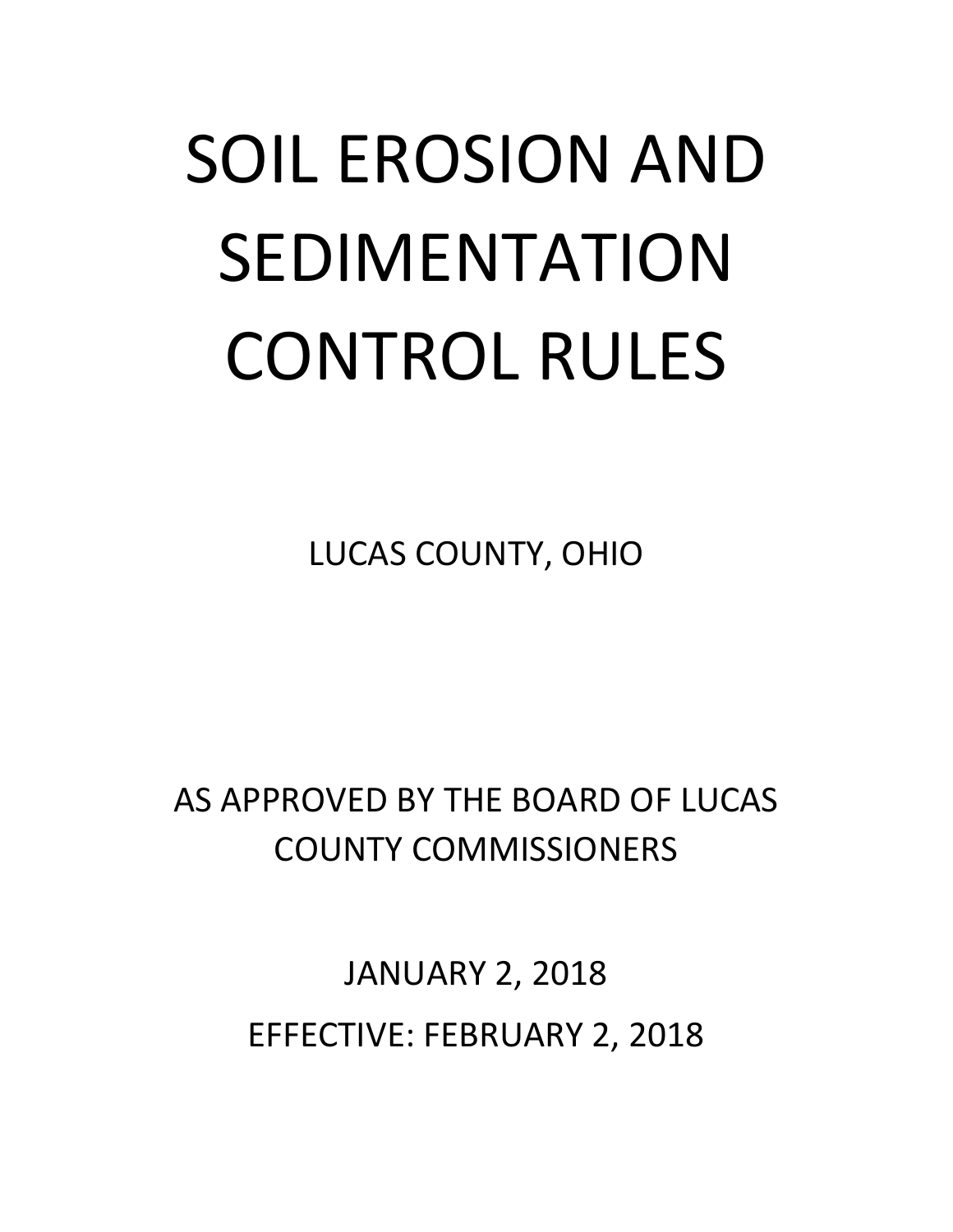## **1. Purpose and Scope**

- 1.1 The Board of Lucas County Commissioners adopts these Erosion and Sediment Control Rules, pursuant to Ohio Revised Code, Section 307.79, to establish technically feasible and economically reasonable standards to achieve a level of management and conservation practices in order to abate soil erosion and degradation of the waters of the State by soil sediment on land used or being developed for non-farm commercial, industrial, residential or other non-farm purposes, to establish criteria for determination of the acceptability of such management and conservation practices, and to promote the health, safety and well-being of the residents of Lucas County. Specifically, the Rules are intended to protect:
	- (1.1.1) Ditches, culverts and storm sewers from loss of capacity due to siltation.
	- (1.1.2) Adjacent landowners from property loss due to sedimentation, erosion and flooding.
	- (1.1.3) Water quality and habitat in streams and wetlands.
- 1.2 These Rules apply to soil-disturbing activities on land within the unincorporated area of Lucas County used or being developed for non-farm commercial, industrial, residential, or other non-farm purposes, including, but not limited to, individual or multiple residential lots, subdivisions, multi-family developments, commercial and industrial developments, recreational projects, general clearing and grading projects, underground utilities, highways, building activities on farms, redevelopment of urban areas and all other uses unless expressly excluded as follows:
	- (1.2.1) Activities related to producing agricultural crops or silviculture operations or areas regulated by the Ohio Agricultural Sediment Pollution Abatement Rules.
	- (1.2.2) A Storm Water Pollution Prevention Plan (SWP3) is not required before clearing, grading, excavating, filling or otherwise wholly or partially disturbing less than one (1) acre of land owned by one (1) person or operated as one (1) development unit for the construction of non-farm buildings, structures, utilities, recreational areas or other similar non-farm uses.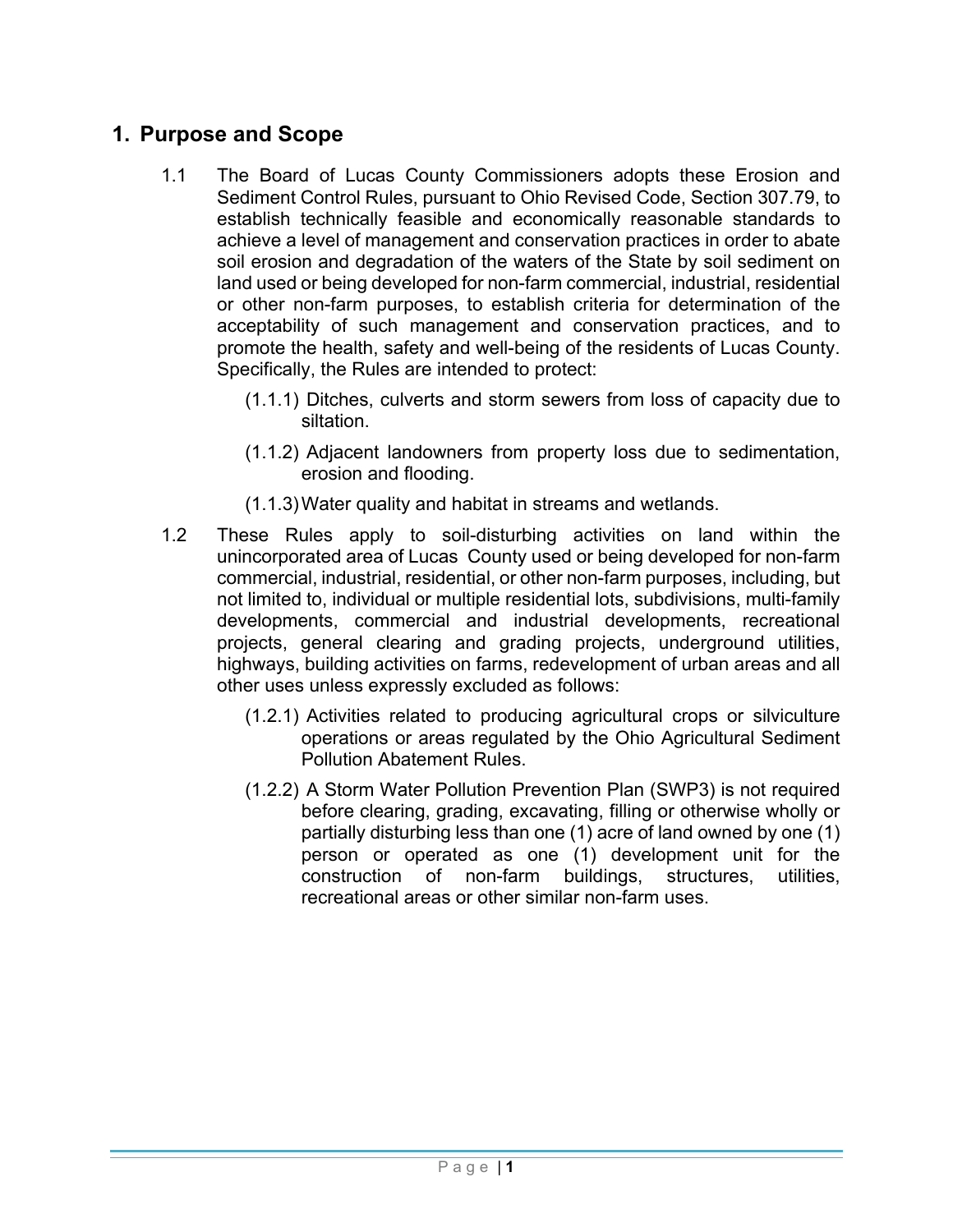## **2. Terms Defined**

- 2.1 Interpretation of Terms and Words
	- (2.1.1) Words used in the present tense include the future tense and the singular include the plural, unless the context clearly indicates the contrary.
	- (2.1.2) The term "shall" is always mandatory and not discretionary. The word "may" is permissive. The term "should" is permissive but indicates strong suggestion.
	- (2.1.3) The word or term not interpreted or defined by this section shall be construed according to the rules of grammar and common usage so as to give these Rules their most reasonable application.
- 2.2 Definitions

Accelerated Soil Erosion: Is the increased loss of the land surface that occurs as a result of human activities.

Acre: A unit of measure equaling 43,560 square feet.

Administrator: The person or entity having the responsibility and duty of administering and ensuring compliance with these Rules. The Administrator shall be the Lucas County Engineer.

Applicant: The individual developer, owner, or operator who is responsible for the implementation of erosion and sediment controls on the development site.

Best Management Practices (BMP): Structural or nonstructural facilities or activities that control soil erosion and/or storm water runoff at a development site. This includes treatment requirements, operating and maintenance procedures, or other practices to control site runoff, leaks, or waste disposal.

Buffer Area: A designated transitional area around a stream or wetland left in a natural, usually vegetated state, so as to protect a stream or wetland from runoff pollution. Construction activities in this area shall be restricted or prohibited based on the sensitivity of the stream or wetland and the recommendation of the Administrator.

Channel: A natural bed that conveys water or a ditch excavated for the flow of water.

Critical Area: Any portion of an area subject to this Rule the disturbance of which would cause soil erosion and sediment run-off and damage to private properties, water courses, storm sewers or public lands due to topography, soil type, hydrology or proximity to a water course. These areas include, but are not limited to, riparian areas, wetlands and highly erodible soils.

Certified Professional in Erosion and Sediment Control (CPESC): A professional certification issued by EnviroCert International indicating the holder has the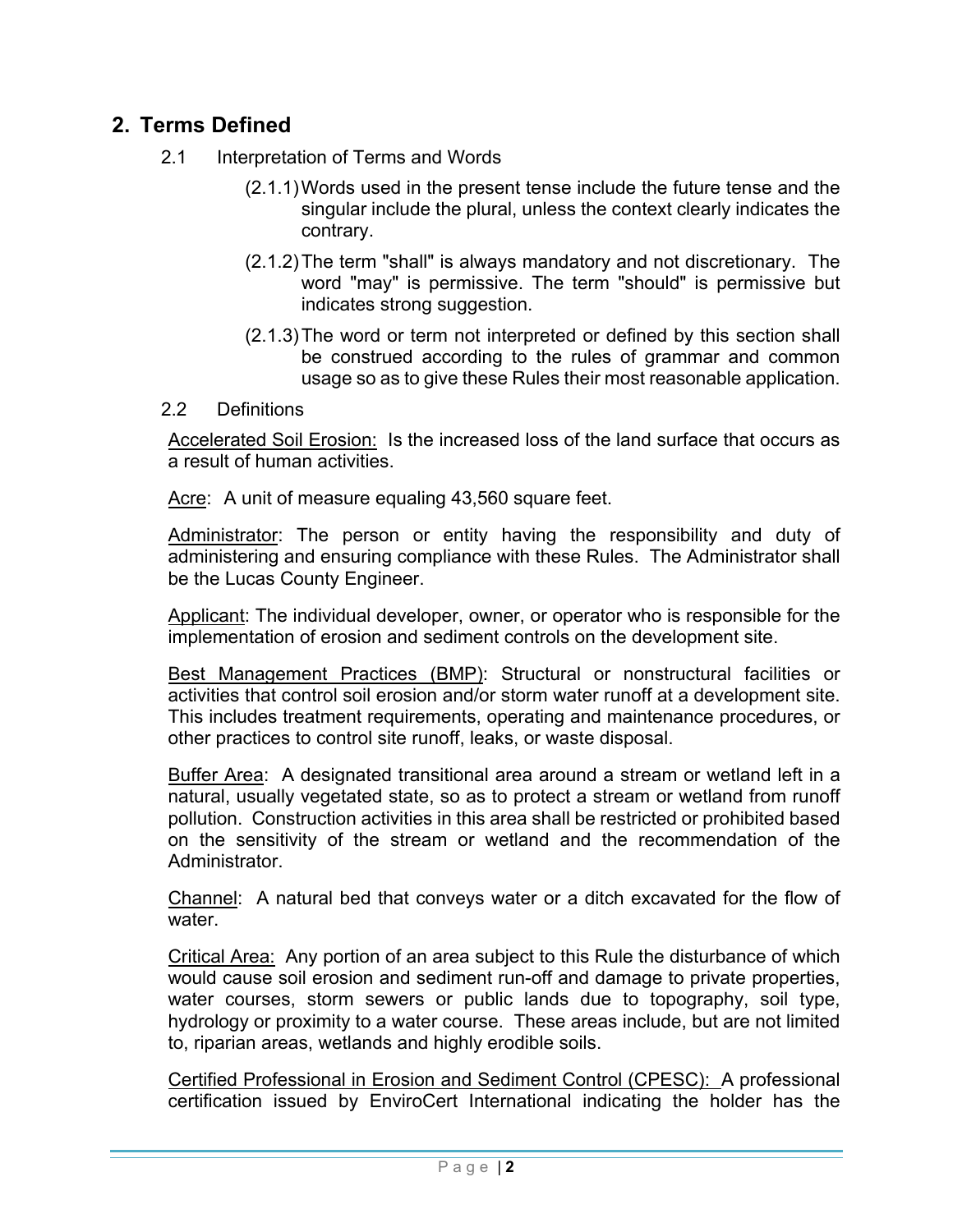educational training, expertise, and experience in soil erosion and sedimentation control.

Development Area: A contiguous area owned by one (1) person or persons, or operated as one (1) development unit, and used or being developed for non-farm commercial, industrial, residential or other institutional construction or alteration which changes the runoff characteristics of a parcel of land.

Disturbed Area: An area of land subject to erosion due to the removal of vegetative cover and/or soil moving activities, including filling.

Ditch: An excavated channel for the purpose of drainage or irrigation. It may or may not be maintained by a public entity.

Drainage: The removal of excess surface water or groundwater from land by surface or subsurface drains.

Drainage Improvement: An improvement as defined in O.R.C. 6131.01(C), and/or conservation works of improvement as defined in O.R.C. 1511 and 1515.

Drainage Way: A natural or manmade channel, ditch, or waterway that conveys surface water in a concentrated manner by gravity. See also watercourse, channel, or stream.

**Earth Material:** The soil, sediment, rock, sand, gravel and organic material or residue associated with or attached to the soil.

Engineer: A Professional Engineer registered in the State of Ohio.

Erosion: The process by which the land surface is worn away by the action of wind, water, ice, gravity or any combination of those forces.

Erosion and Sediment Control: The control of soil material, both mineral and organic, during soil-disturbing activity to prevent its transport out of the disturbed area by means of wind, water, ice or gravity.

External Inspection: Inspections required to be undertaken by the MS4 operator to ensure owner/developer compliance with these rules. Inspection must be performed at least once per month.

Farm: Land or water devoted to growing crops or cultivated in connection with raising or harvesting any agricultural or horticultural commodity, including nursery stock, and the raising, shearing, feeding, caring for, training, and management of livestock and poultry.

Final Stabilization: All soil disturbing activities at the site have been completed and a uniform perennial vegetative cover with a density of at least 70% cover for the area has been established or equivalent stabilization measures, such as the use of mulches or geotextiles, have been employed.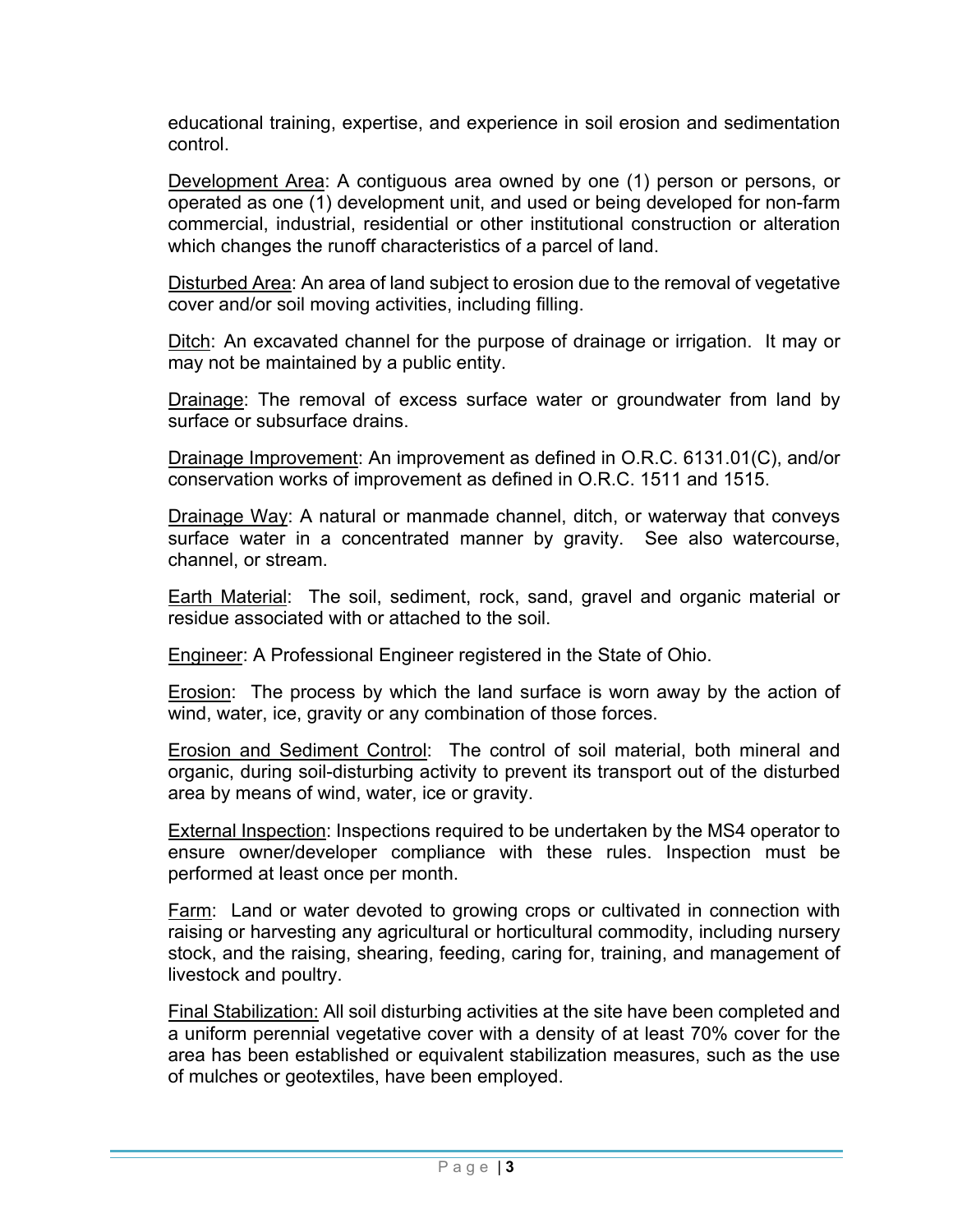Grading: The excavating, filling, or stockpiling of earth material, or any combination thereof, includes the land in its excavated or filled condition.

Impervious: That which does not allow infiltration.

Internal Inspection: Inspections required to be undertaken by the owner/operator of the site. They are to occur once a week and within 24 hours of a one-half (1/2) inch rainfall event.

Land disturbance: Any clearing, grading, excavating, filling, or other alteration of land surface where natural or man-made cover is destroyed in a manner that exposes the underlying soils.

Landscape Architect: A Professional Landscape Architect registered in the State of Ohio.

Landslide: A rapid mass movement of soil and rock moving downhill under the influence of gravity.

Larger Common Plan of Development: A contiguous area where multiple separate and distinct construction activities may be taking place at different times on different schedules under one (1) plan.

Multi-family Development: Apartments, condominiums, duplexes or other similar buildings housing more than one family.

Maximum Extent Practicable: The level of pollutant reduction that operators of Small Municipal Separate Storm Sewer Systems (MS4) regulated under 40 C.F.R. Parts 9, 122, 123, and 124, referred to as NPDES Storm Water Phase II, must meet.

MS4: Small Municipal Separate Storm Sewer Systems (MS4) regulated under 40 C.F.R. Parts 9, 122, 123, and 124, referred to as NPDES Storm Water Phase II

Natural Waterway: A waterway that is part of the natural topography which usually maintains a continuous or seasonal flow during the year and is characterized as being irregular in cross-section with a meandering course.

NPDES: National Pollutant Discharge Elimination System; a regulatory program in the Federal Clean Water Act that prohibits the discharge of pollutants into surface waters of the United States without a permit.

Ohio EPA General Construction Permit: A general storm water permit issued by the Ohio EPA that is required for discharges associated with construction activities  $of > 1$  acre.

One Hundred Year Frequency Storm: A storm that is capable of producing rainfall expected to be equaled or exceeded on the average of once in one hundred (100) years. It may also be expressed as an exceedance probability with a one (1) percent chance of being equaled or exceeded in any given year.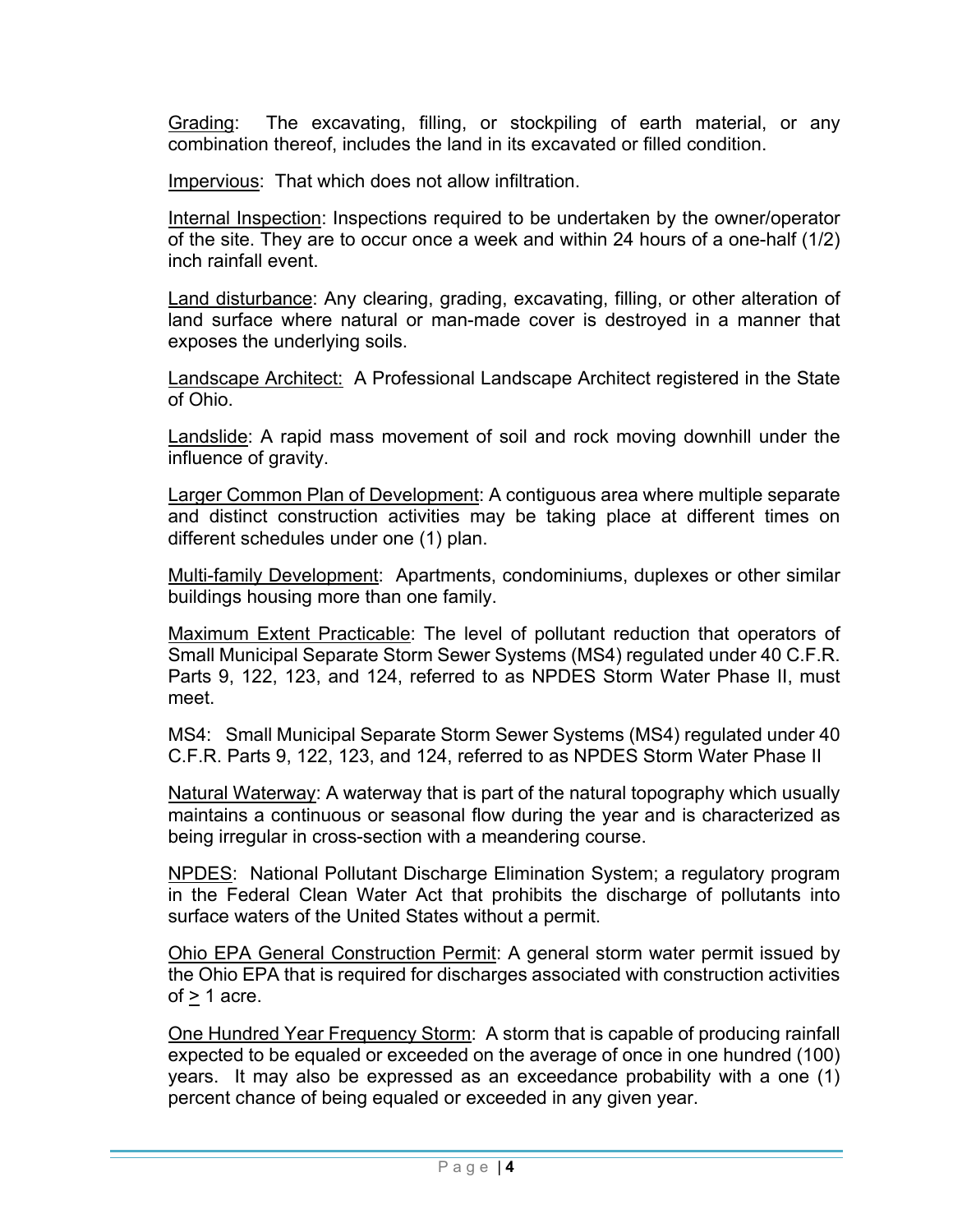Person: An individual, corporation, firm, trust, commission, board, public or private partnership, joint venture, agency, unincorporated association, municipal corporation, county or state agency, federal government or any combination thereof.

Phasing: Clearing a parcel of land in distinct sections, with the stabilization of each section before the clearing of the next.

Post-Development: The conditions which exist following the completion of the soildisturbing activity in terms of topography, vegetation, land use and rate, volume or direction of storm water runoff.

Pre-Construction Meeting: A meeting between the Administrator and all principal parties, prior to the start of any construction, at a site that requires a Storm Water Pollution Prevention Plan (SWP3).

Post-Construction Runoff Control- A BMP designed to manage storm water quantity (and often quality) after construction is complete.

Rainwater and Land Development Manual: Ohio's standards for storm water management, land development, and urban stream protection. It was developed by the Ohio Department of Natural Resources, the U.S. Department of Agriculture Natural Resource Conservation Service, and the Ohio Environmental Protection Agency. The most current edition of these standards shall be used with this regulation.

Runoff: The portion of rainfall, melted snow, or irrigation water that flows across the ground surface and is eventually returned to water resources or wetlands.

Retention Structure: A permanent structure whose primary purpose is to permanently store a given volume of storm water runoff for release by infiltration and/or evaporation.

Riparian Area: The transition area between flowing water and terrestrial (land) ecosystems composed of trees, shrubs and surrounding vegetation which serve to stabilize erodible soils, improve both surface and ground water quality, increase stream shading and enhance wildlife habitat.

Sediment: The soils or other surface materials that can be transported or deposited from its site of origin by the action of wind, water, ice or gravity as a product of erosion.

Sedimentation: The deposit of sediment in water bodies.

Sediment Settling Pond: A temporary barrier or other suitable retention structure built across an area of water flow to intercept runoff and allow transported sediment to settle and be retained prior to discharge into waters of the State.

Sediment Pollution: The degradation of waters of the State by sediment as a result of failure to apply management or conservation practices to abate wind or water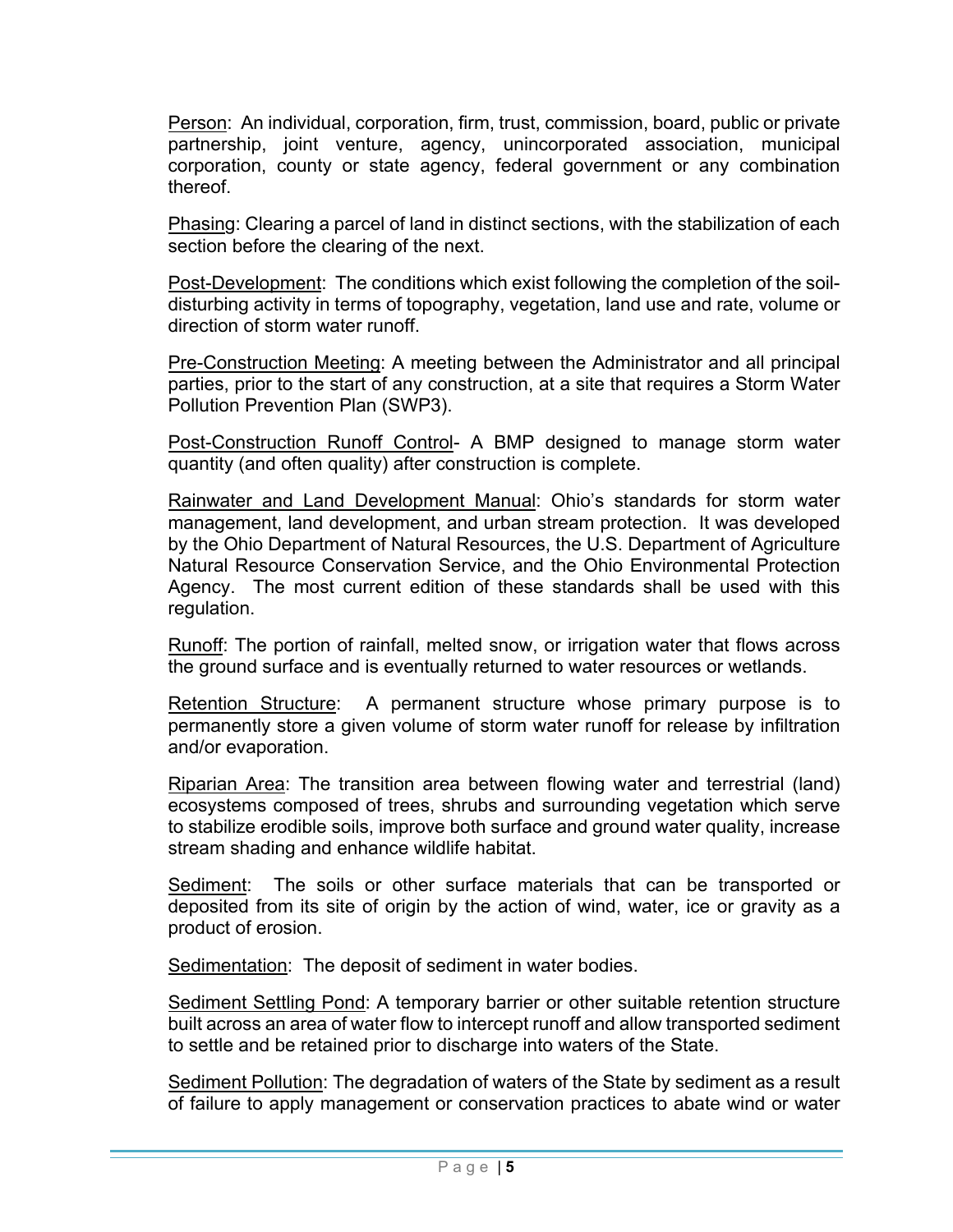soil erosion, specifically in conjunction with soil-disturbing activities on land used or being developed for commercial, industrial, residential or other non-farm purposes.

Sloughing/Slumping: Is a slip or downward movement of an extended layer of soil resulting from the undermining action of water or the soil-disturbing activity of man.

Soil Conservation: The use of the soil within the limits of its physical characteristics and protecting it from unalterable limitations of climate and topography.

Soil-Disturbing Activity: A clearing, grading, excavating, filling or other alteration of the earth's surface where natural or man-made ground cover is destroyed, which may result in, or contribute to, erosion and sediment pollution.

Soil and Water Conservation District (SWCD): An entity organized under Chapter 1515 of the Ohio Revised Code referring either to the Soil and Water Conservation District Board or its designated employee(s), hereinafter referred to as the Lucas SWCD.

Soil Loss: The soil moved from a given site by the forces of erosion, measured using "T."

Stabilization: The installation of vegetative and/or structural measures to establish a soil cover in order to reduce soil erosion by storm water runoff, wind, ice, and gravity.

Storm Drain: Is a conduit, pipe or structure, which serves to transport storm water runoff.

Storm Water Management: Runoff water safely being conveyed or temporarily stored and released at an allowable rate to minimize erosion and flooding.

Storm Water Runoff: The direct response of a watershed to precipitation, which includes the surface and subsurface runoff that enters a stream, ditch, storm sewer or other concentrated flow during and following the precipitation.

Storm Water Management Standards Manual: A standards manual adopted by the Administrator that provides guidelines on BMP design and performance criteria.

Stream: A body of water running or flowing on the earth's surface in which flow may be perennial and/or seasonally intermittent.

Subsoil: That portion of the soil below the topsoil or plow layer, beginning 6" -12" below surface down to bedrock parent material.

Surface Waters of the State: Also WATER RESOURCE. Any stream, lake, reservoir, pond, marsh, wetland, or other waterway situated wholly or partly within the boundaries of the state, except those private waters which do not combine or affect a junction with surface water. Waters defined as sewage systems, treatment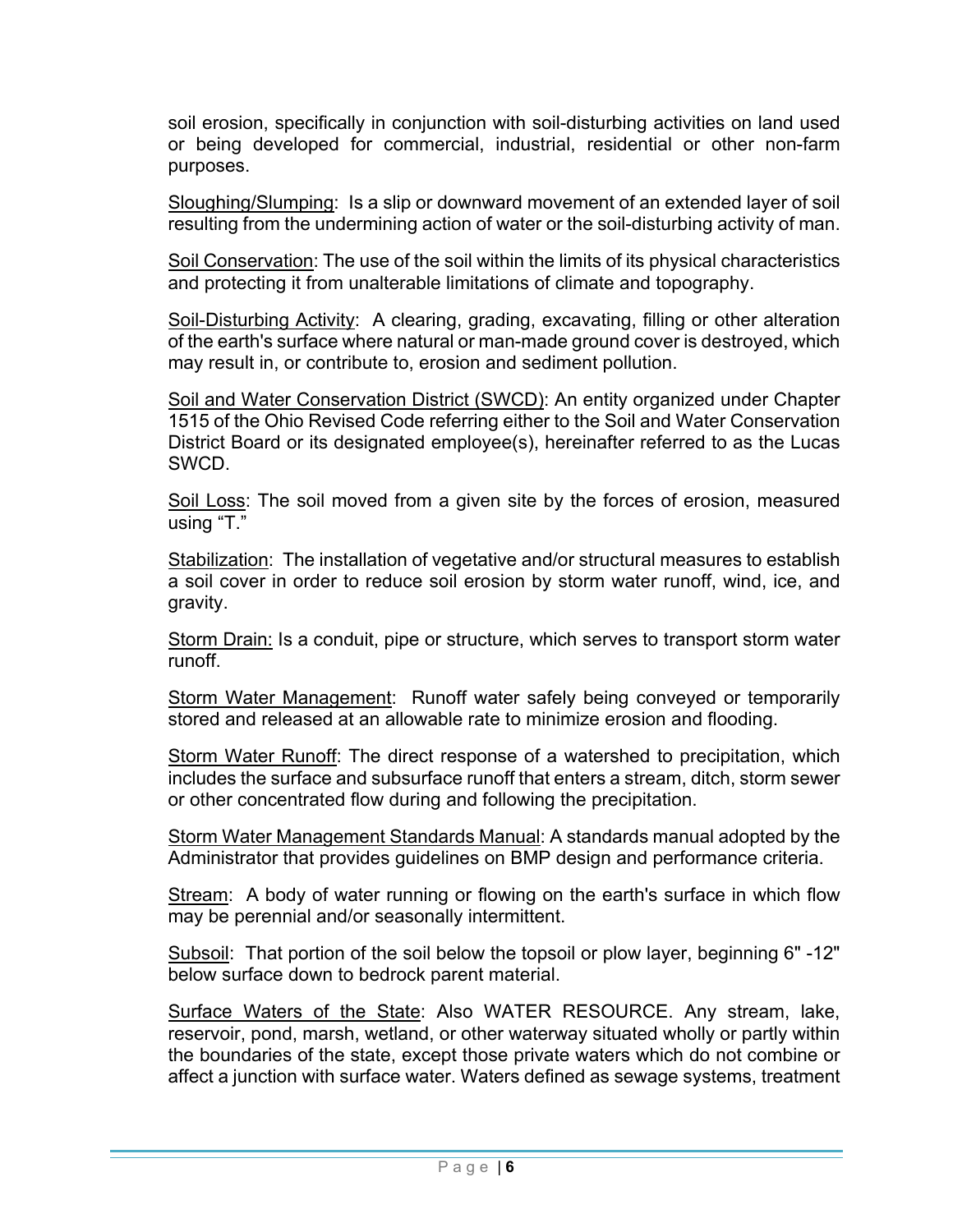works or disposal systems in Section 6111.01 of the Ohio Revised Code are not included.

Temporary Soil Erosion and Sediment Control Measures: Interim control measures, which are installed or constructed to control soil erosion or sedimentation until permanent soil erosion control measures are established.

Ten Year Frequency Storm: A storm that is capable of producing rainfall expected to be equaled or exceeded on the average of once in ten (10) years. It may also be expressed as an exceedance probability with a ten (10) percent chance of being equaled or exceeded in any given year.

Two Year Frequency Storm: A storm that is capable of producing rainfall expected to be equaled or exceeded on the average of once in two (2) years. It may also be expressed as an exceedance probability with a fifty (50) percent chance of being equaled or exceeded in any given year.

Topsoil: The upper layer of soil that is usually darker in color and richer in organic matter and nutrients than the subsoil.

Unstable Soils: A portion of land surface or area which is prone to slipping, sloughing, landslides or is identified by Natural Resource Conservation Service, USDA methodology as having low soil strength.

Watercourse: A definite channel with bed and banks within which concentrated water flows, either continuously or intermittently.

Water Quality Volume: "Water Quality Volume (WQv)" means the volume of storm water runoff which must be captured and treated prior to the discharge from the developed site after construction is complete. WQv is based on the expected runoff generated by the mean storm precipitation volume from post-construction site conditions at which rapidly diminishing returns in the number of runoff events captured begins to occur.

Water Resource: Also SURFACE WATER OF THE STATE. Any stream, lake, reservoir, pond, marsh, wetland, or waterway situated wholly or partly within the boundaries of the state, expect those private water which no not combine or affect a jurisdiction with surface water. Waters defined as sewage systems, treatment works or disposal systems in Section 6111.01 of the Ohio Revised Code are not included.

Watershed: The total drainage area contributing runoff to a single point.

Wetland: Those areas that are inundated or saturated by surface or ground water at a frequency and duration sufficient to support, and that under normal circumstances do support, a prevalence of vegetation typically adapted for life in saturated soil conditions, including swamps, marshes, bogs, and similar areas (40 CFR 232, as amended).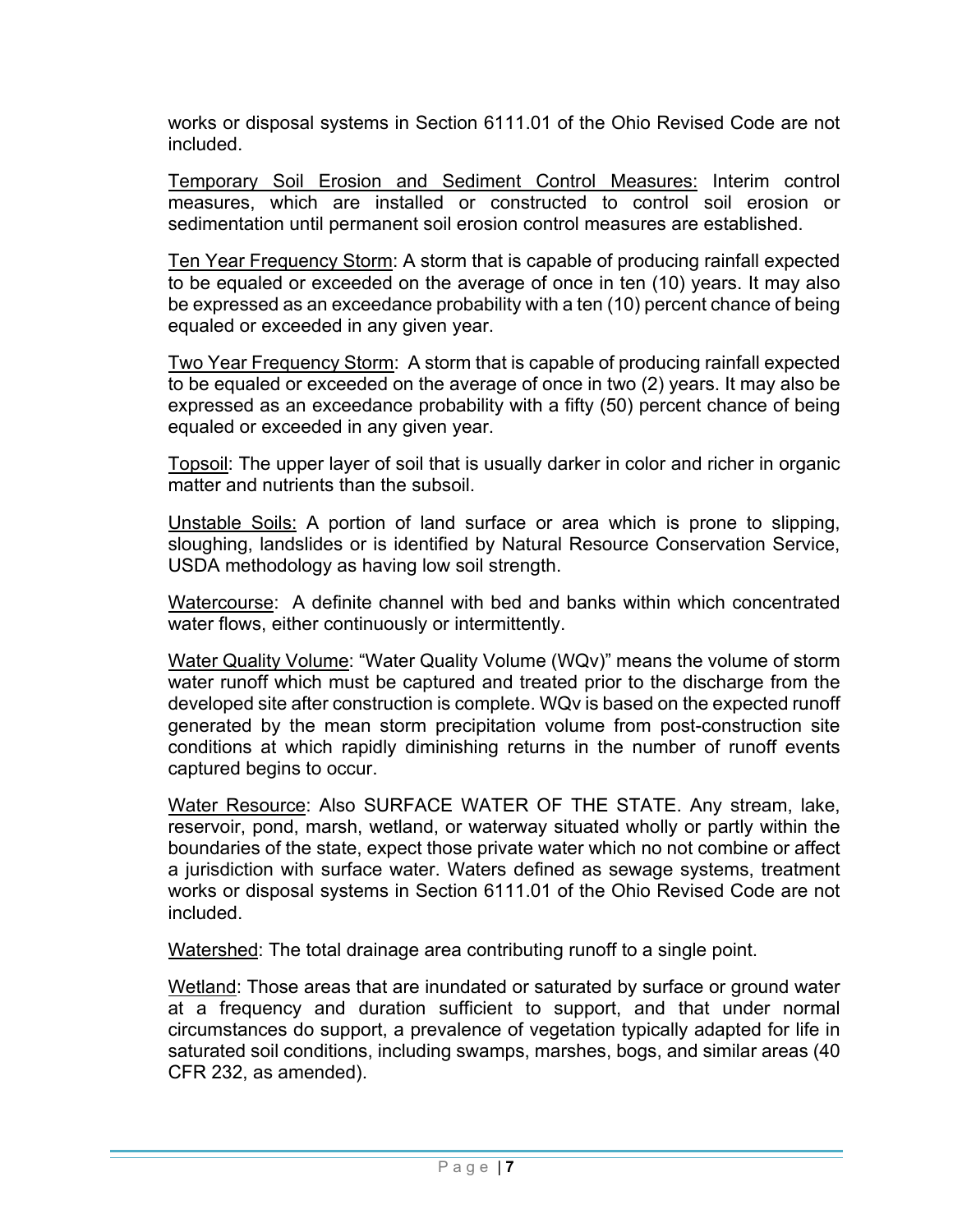## **3. Disclaimer of Liability**

Compliance with the provisions of this regulation shall not relieve any person from responsibility for damage to any person otherwise imposed by law. The provisions of this regulation are promulgated to promote the health, safety, and welfare of the public and are not designed for the benefit of any individual or for the benefit of any particular parcel of property.

## **4. Conflicts, Severability, Nuisances, and Responsibility**

- 4.1 Where this regulation is in conflict with other provisions of law or ordinance, the most restrictive provisions shall prevail.
- 4.2 If any clause, section, or provision of this regulation is declared invalid or unconstitutional by a court of competent jurisdiction, the validity of the remainder shall not be affected thereby.
- 4.3 This regulation shall not be construed as authorizing any person to maintain a private or public nuisance on their property, and compliance with the provisions of this regulation shall not be a defense in any action to abate such a nuisance.
- 4.4 Failure of the County of Lucas to observe or recognize hazardous or unsightly conditions or to recommend corrective measures shall not relieve the site owner from the responsibility for the condition or damage resulting there from, and shall not result in the Community, its officers, employees, or agents being responsible for any condition or damage resulting there from.

## **5. Development of Storm Water Pollution Prevention Plans (SWP3s)**

- 5.1 A Storm Water Pollution Prevention Plan (SWP3) shall be developed and implemented for all parcels where disturbance of one (1) acre or more, or will disturb less than one (1) acre of land as part of a larger common plan of development or sale that will ultimately disturb one (1) or more acres of land for non-farm, commercial, industrial, residential or other non-farm purposes.
- 5.2 A Storm Water Pollution Prevention Plan (SWP3) shall be developed and implemented for all parcels with soil disturbing activities as part of a redevelopment project that meet the disturbed area requirements of Section 1.2.
- 5.3 The SWP3 required by this regulation is not synonymous with the SWP3 required by the Ohio EPA. Although based on the Ohio EPA general construction permit, minor variations do exist. Therefore, acceptance by the Ohio EPA does not replace the need to adhere to the requirements of this regulation.

## **6. Application Procedures**

6.1 Soil Disturbing Activities Submitting a Storm Water Pollution Prevention Plan (SWP3): The applicant shall submit (2) sets of the SWP3, electronic versions of those plans and the applicable fees to the Administrator: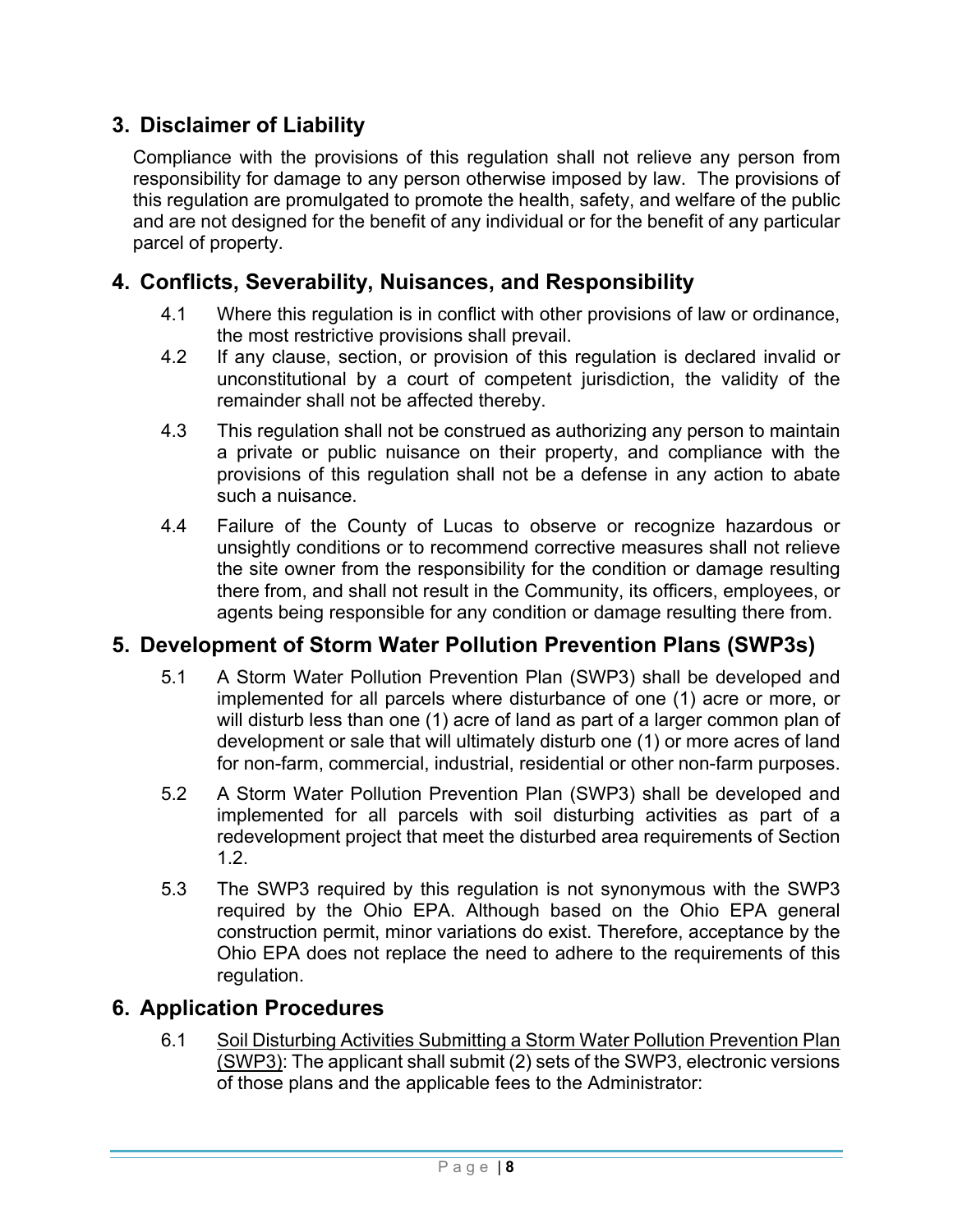- (6.1.1) For Subdivisions: After the approval of the preliminary plat and with submittal of the infrastructure improvement plans.
- (6.1.2) For Other Construction Projects: Before approval to commence land disturbance and prior to the issuance of township zoning approval.
- (6.1.3) For General Clearing Projects: Before approval to commence land disturbance.
- 6.2 The Administrator shall review the plans submitted for conformance with this regulation and approve, or return for revisions with comments and recommendations for revisions. The Administrator or authorized representative may notify the applicant at any time that the SWP3 does not meet one or more of the minimum requirements of this part. Within fourteen (14) calendar days after such notification from the Administrator or authorized representative (or as otherwise provided in the notification), the applicant shall make the required changes to the SWP3 and, if requested, shall submit to the Administrator the revised SWP3 or a written certification that the requested changes have been made.
	- (6.2.1) The applicant shall amend the SWP3 whenever there is a change in design, construction, operation or maintenance, which has a significant effect on the potential for the discharge of pollutants to surface waters of the state or if the SWP3 proves to be ineffective in achieving the general objectives of controlling pollutants in storm water discharges associated with construction activity.
- 6.3 Soil disturbing activities shall not begin and zoning permits shall not be issued without an approved SWP3.
- 6.4 Approvals issued in accordance with this regulation shall remain valid for eighteen (18) months from the date of approval. If construction is not initiated within eighteen (18) months, a new approval will be required before earth disturbing activities may occur.

## **7. Compliance with State and Federal Regulations**

- 7.1 Approvals issued in accordance with this regulation do not relieve the applicant of responsibility for obtaining all other necessary permits and/or approvals from the Ohio EPA, the US Army Corps of Engineers, and other federal, state, and/or county agencies. If requirements vary, the most restrictive requirement shall prevail. These permits may include, but are not limited to, those listed below. All submittals are required to show proof of compliance with these state and federal regulations and shall be submitted with Storm Water Pollution Prevention Plans.
	- (7.1.1) Ohio EPA NPDES Permits authorizing storm water discharges associated with construction activity or the most current version thereof: Proof of compliance with these requirements shall be the applicant's Facility ID number from Ohio EPA, a copy of the Ohio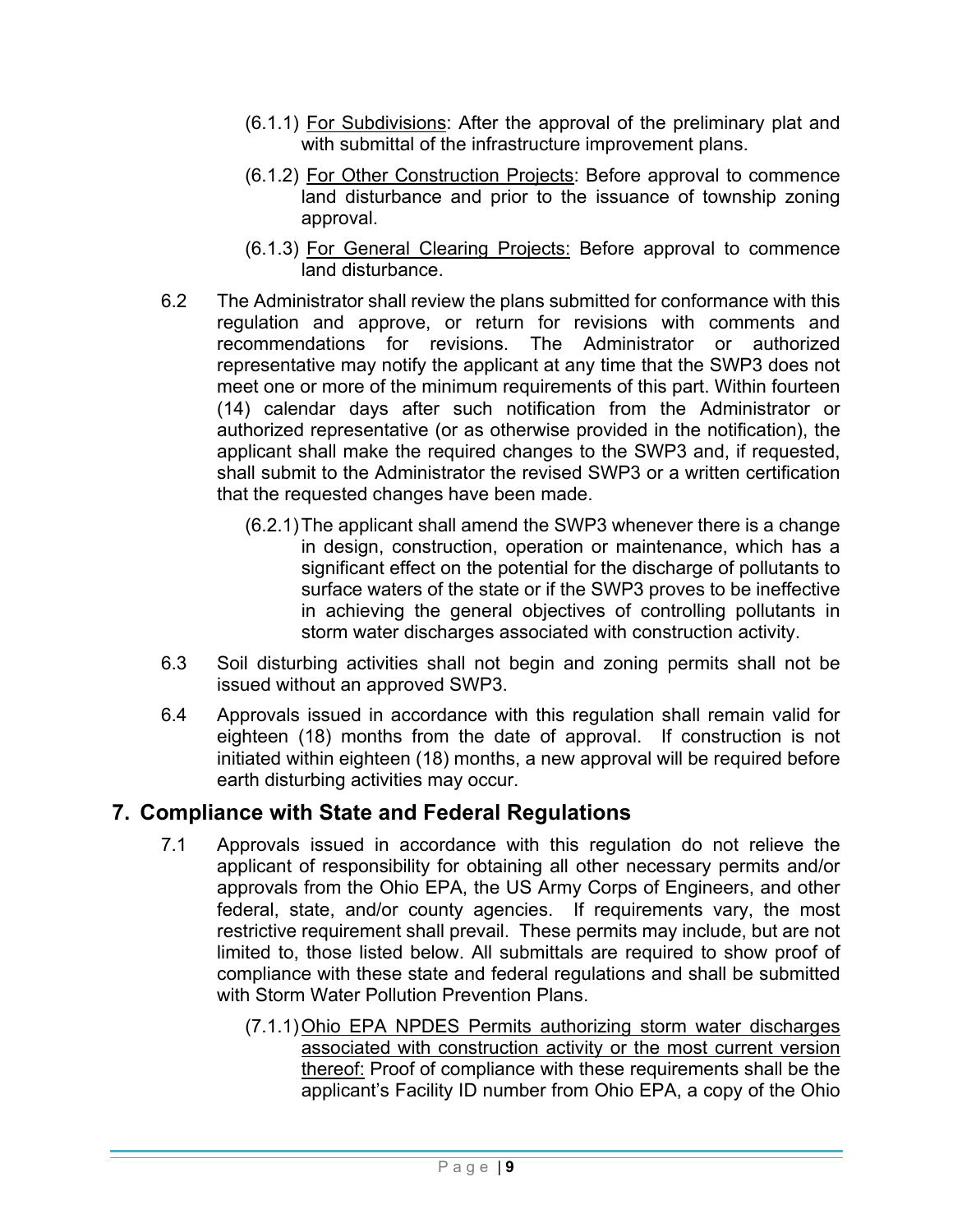EPA Director's Authorization Letter for the NPDES Permit, or a letter from the site owner certifying and explaining why the NPDES Permit is not applicable.

- (7.1.2) Section 401 of the Clean Water Act: Proof of compliance shall be a copy of the Ohio EPA Water Quality Certification application tracking number, public notice, project approval, or a letter from the site owner certifying that a qualified professional has surveyed the site and determined that Section 401 of the Clean Water Act is not applicable. Wetlands and other waters of the United States shall be delineated by protocols accepted by the U.S. Army Corps of Engineers at the time of application of this regulation.
- (7.1.3) Ohio EPA Isolated Wetland Permit: Proof of compliance shall be a copy of Ohio EPA's Isolated Wetland Permit application tracking number, public notice, project approval, or a letter from the site owner certifying that a qualified professional has surveyed the site and determined that Ohio EPA's Isolated Wetlands Permit is not applicable. Isolated wetlands shall be delineated by protocols accepted by the U.S. Army Corps of Engineers at the time of application of this regulation.
- (7.1.4) Section 404 of the Clean Water Act: Proof of compliance shall be a copy of the U.S. Army Corps of Engineers Individual Permit application, public notice, or project approval, if an Individual Permit is required for the development project. If an Individual Permit is not required, the site owner shall submit proof of compliance with the U.S. Army Corps of Engineer's Nationwide Program. This shall include one of the following:
	- (7.1.4.a) A letter from the site owner certifying that a qualified professional has surveyed the site and determined that Section 404 of the Clean Water Act is not applicable.
	- (7.1.4.b) A site plan showing that any proposed fill of waters of the United States conforms to the general and special conditions specified in the applicable Nationwide Permit. Wetlands and other waters of the United States shall be delineated by protocols accepted by the U.S. Army Corps of Engineers at the time of application of this regulation.
- (7.1.5) Ohio Dam Safety Law: Proof of compliance shall be a copy of the ODNR Division of Water permit application tracking number, a copy of the project approval letter from the ODNR Division of Water, or a letter from the site owner certifying and explaining why the Ohio Dam Safety Law is not applicable.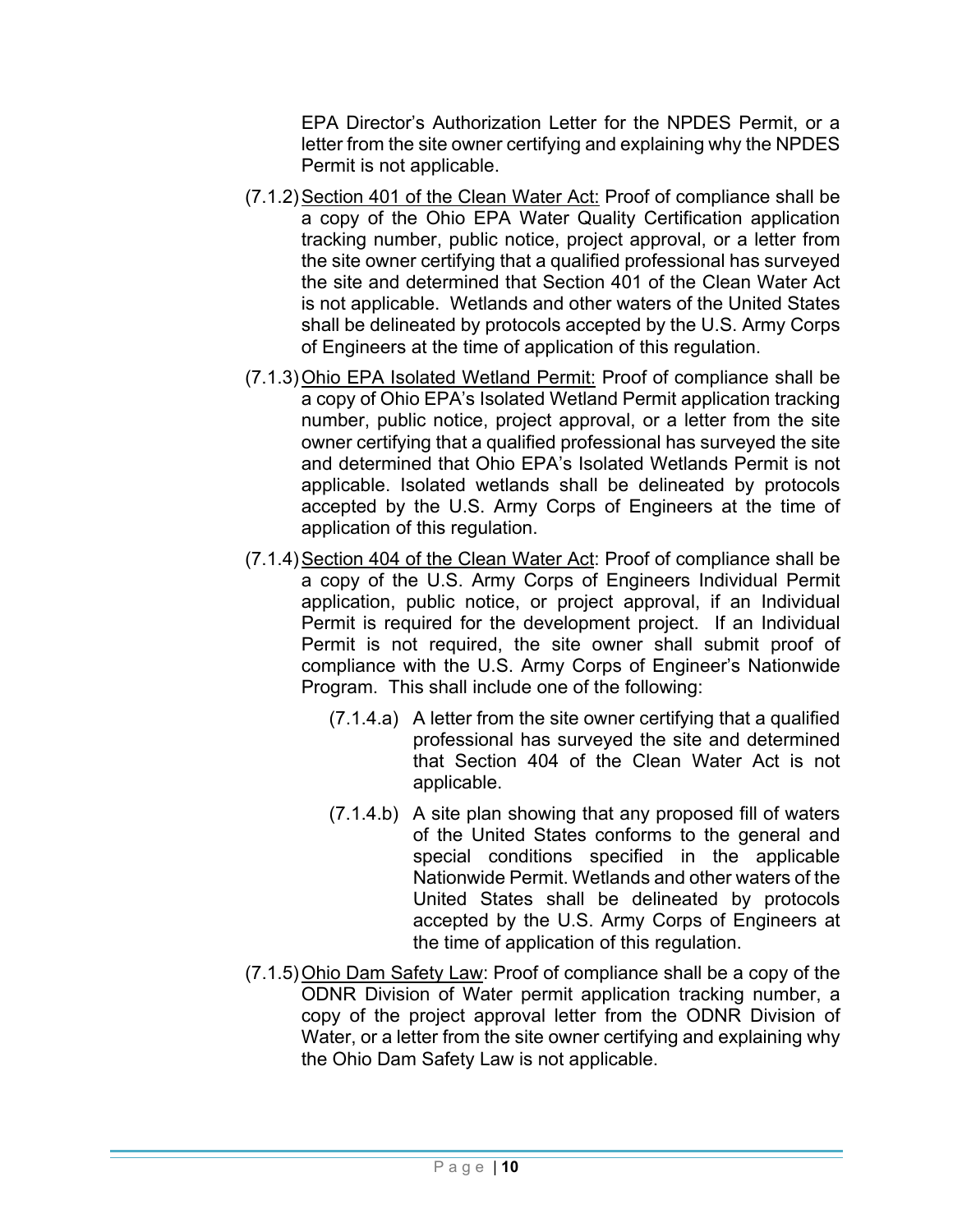## **8. Storm Water Pollution Prevention Plans**

- 8.1 In order to control sediment pollution of water resources and wetlands, an applicant disturbing property subject to section 5.1 of this regulation shall submit a SWP3 in accordance with this regulation.
- 8.2 The SWP3 shall be certified by a professional engineer (P.E.), a certified professional in erosion and sediment control (CPESC), or a registered landscape architect.
	- (8.2.1) Exception: A SWP3 for a single family home site with earth disturbance of 2 acres or less shall not require certification by a professional identified in Section 8.2.
- 8.3 Plan Availability The plan shall be made available upon the following conditions:
	- (8.3.1) On Site: The plan shall be made available immediately upon request of the Administrator or his authorized representative and MS4 operators or their authorized representative during working hours.
	- (8.3.2) By written request: The applicant must provide the most updated copy of the SWP3 within 10 working days upon written request.
- 8.4 Duty to inform contractors and subcontractors: The applicant shall inform all contractors and subcontractors not otherwise defined as "operators" who will be involved in the implementation of the SWP3 of the terms and conditions of this regulation. The applicant shall maintain a written document containing the signatures of all contractors and subcontractors involved in the implementation of the SWP3 as proof acknowledging they reviewed and understand the conditions and responsibilities of the SWP3. The written document shall be created and signatures shall be obtained prior to the commencement of work at the site.
- 8.5 The SWP3 shall incorporate measures as recommended by the most current edition of *Rainwater and Land Development* as published by the Ohio EPA and shall include the following information:
	- (8.5.1) Site description and data: The SWP3 shall provide:
		- (8.5.1.a) A cover page or title identifying the name and location of the site, the name and contact information of all construction site operators, the name and contact information for the person responsible for authorizing and amending the SWP3, preparation date, and the estimated dates that construction will start and be completed.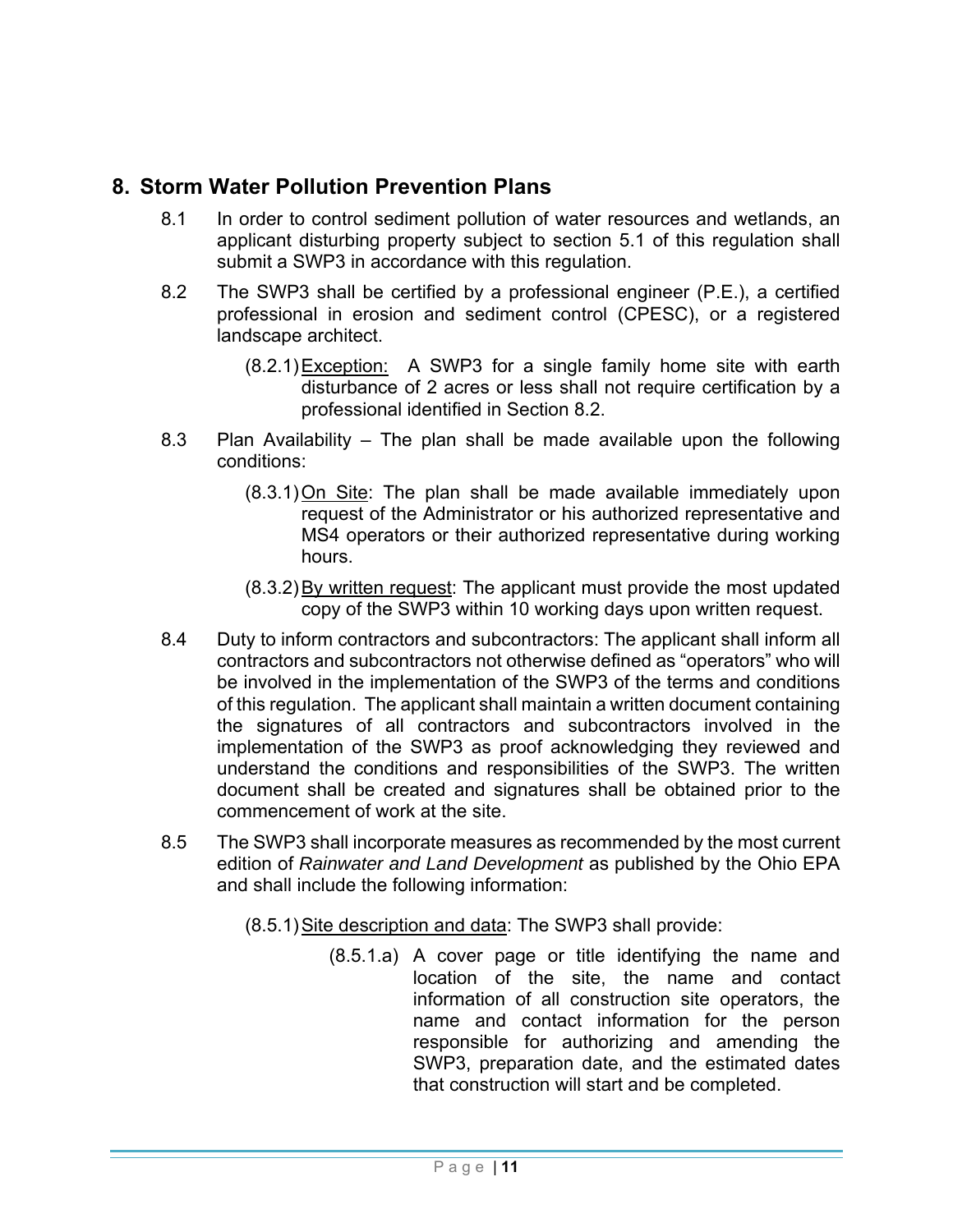- (8.5.1.b) A description of the nature and type of the construction activity (e.g. residential, shopping mall, highway, etc.).
- (8.5.1.c) Total area of the site that is expected to be disturbed (i.e., grubbing, clearing, excavation, filling or grading, including offsite borrow areas).
- (8.5.1.d) Calculation of runoff coefficients for both the preconstruction and post-construction condition.
- (8.5.1.e) Provide the area and percentage of existing impervious area and provide the area and percentage of proposed impervious area.
- (8.5.1.f) Data describing the soil and, if available, the quality of any known pollutant discharge from the site such as that which may result from previous contamination caused by prior land uses.
- (8.5.1.g) A description of prior land uses at the site.
- (8.5.1.h) An implementation schedule which describes the sequence of major construction operations (i.e. grubbing, excavating, grading, utilities and infrastructure installation) and the implementation of erosion, sediment and storm water management practices or facilities to be employed during each operation of the sequence.
- (8.5.1.i) The name and/or location of the immediate receiving stream or surface water(s) and the areal extent and description of wetlands or other specific aquatic sites at or near the site which will be disturbed or which will receive discharges from disturbed areas of the project. For discharges to an MS4, the point of discharge to the MS4 and the location where the MS4 ultimately discharges to a stream or surface water of the state shall be indicated.
- (8.5.1.j) For subdivided developments where the SWP3 does not call for a centralized sediment control capable of controlling multiple individual lots, a detail drawing of a typical individual lot showing standard individual lot erosion and sediment control practices.

 This does not remove the responsibility to designate specific erosion and sediment control practices in the SWP3 for critical areas such as steep slopes, stream banks, drainage ways and riparian areas.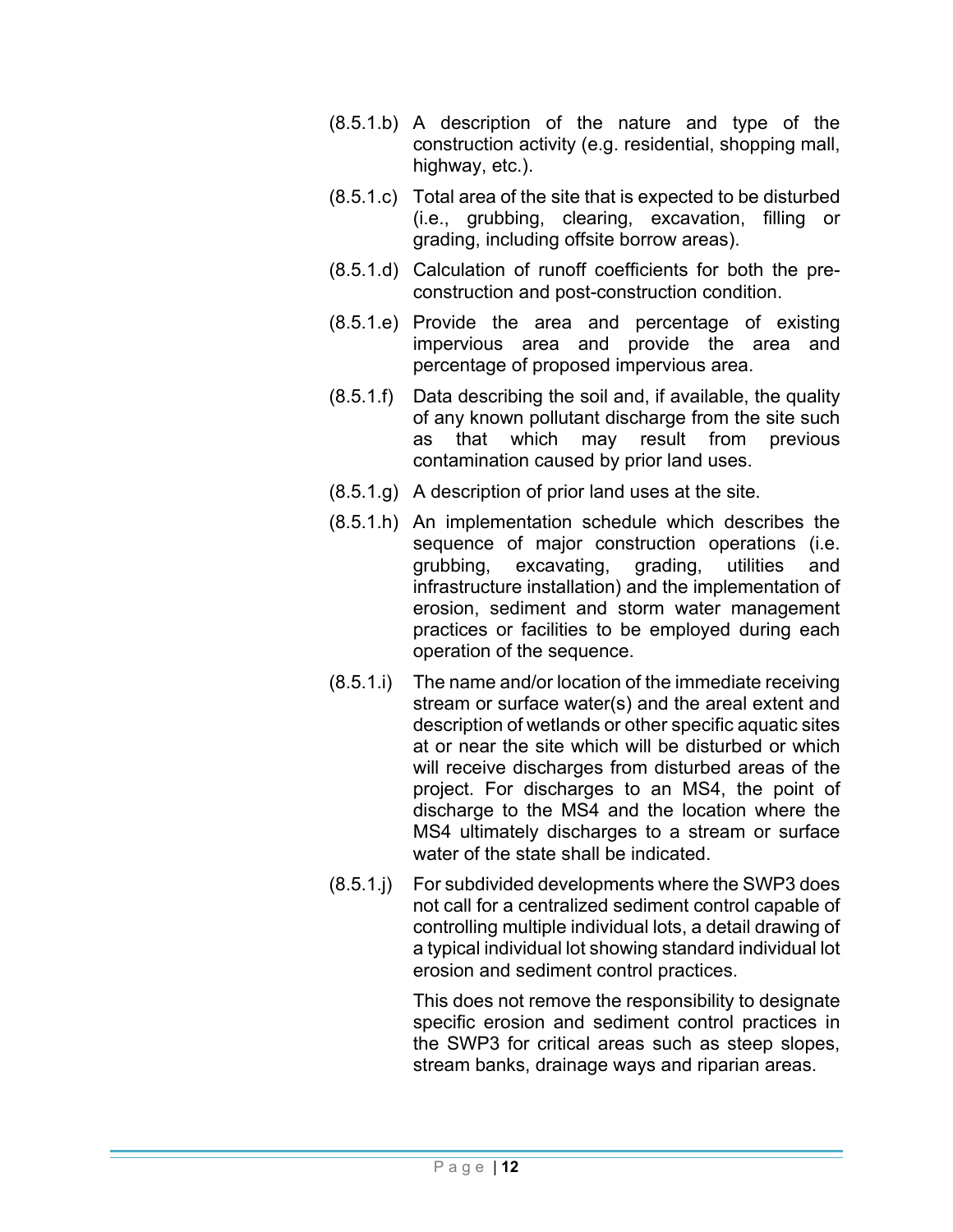- (8.5.1.k) Location and description of any storm water discharges associated with dedicated asphalt and dedicated concrete plants associated with the development area and the best management practices to address pollutants in these storm water discharges.
- (8.5.1.l) The name of the applicant (person responsible for implementation of the SWP3).
- (8.5.1.m) A copy of the permit requirements (attaching a copy of the current Ohio Construction General Permit is acceptable).
- (8.5.1.n) A log documenting grading and stabilization activities as well as amendments to the SWP3 which occur after construction activities commence.

(8.5.2) Site Map: The SWP3 Site Map shall provide:

- (8.5.2.a) Limits of earth-disturbing activity of the site including off-site borrow or spoil areas not addressed by a separate application and associate SWP3.
- (8.5.2.b) Soils types should be depicted for all areas of the site, including locations of unstable or highly erodible soils.
- (8.5.2.c) Existing and proposed one-foot (1') contours. This must include a delineation of drainage watersheds expected during and after major grading activities as well as the size of each drainage watershed in acres.
- (8.5.2.d) Surface water locations including springs, wetlands, streams, lakes, water wells, etc., on or within 200 feet of the site, including the boundaries of wetlands or stream channels and first subsequent named receiving water(s) the applicant intends to fill or relocate for which the applicant is seeking approval from the Army Corps of Engineers and/or Ohio EPA.
- (8.5.2.e) Existing and planned locations of buildings, roads, parking facilities, and utilities.
- (8.5.2.f) The location of all erosion and sediment control practices, including the location of areas likely to require temporary stabilization during the course of site development.
- (8.5.2.g) Permanent storm water management practices to be used to control pollutants in storm water after construction operations have been completed.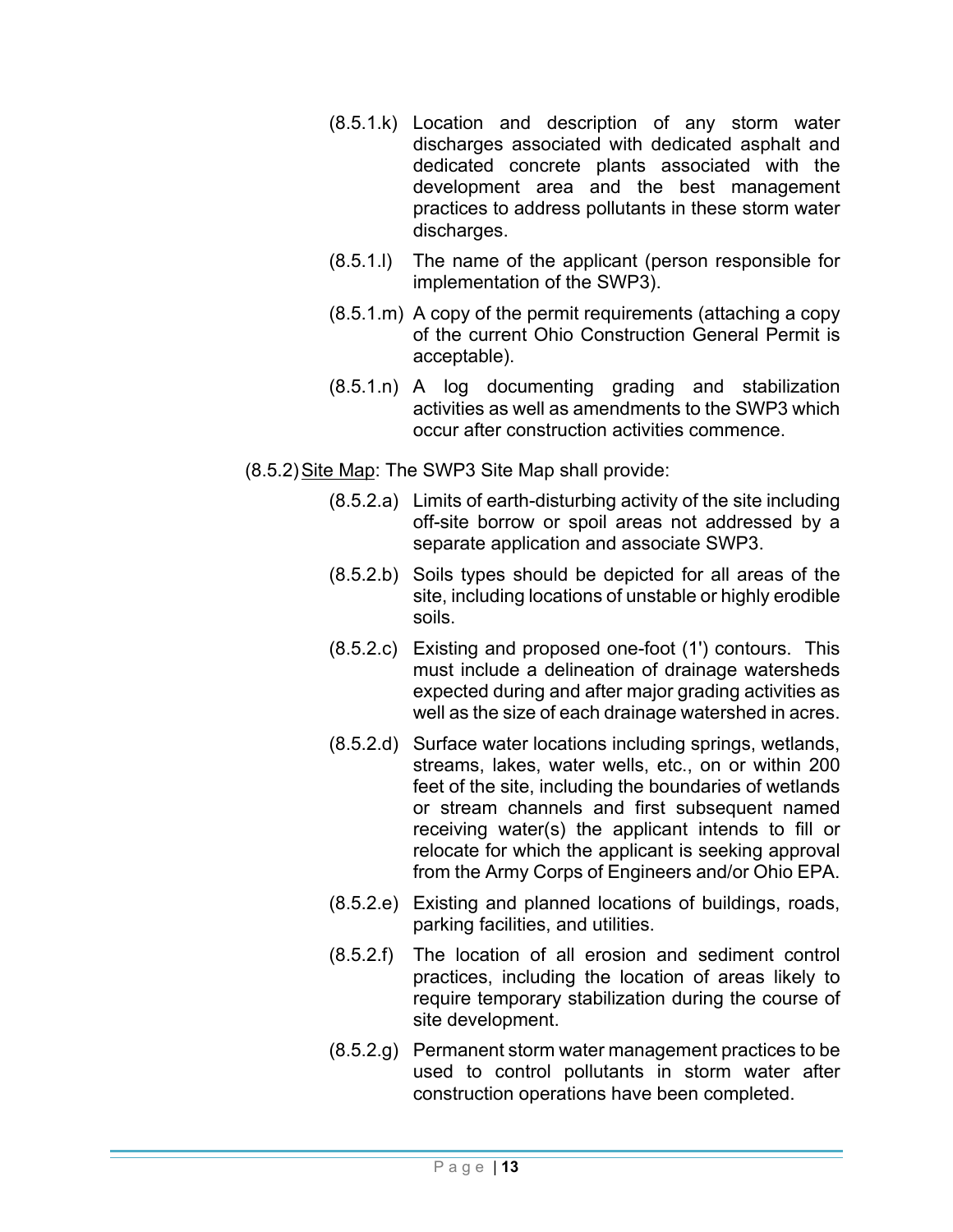- (8.5.2.h) Areas designated for the storage or disposal of solid, sanitary and toxic wastes including dumpster areas, areas designated for cement truck washout, and vehicle fueling.
- (8.5.2.i) The location of designated construction entrances where the vehicles will ingress and egress the construction site.
- (8.5.2.j) The location of any in-stream activities including stream crossings.
- (8.5.2.k) Sediment and storm water management basins noting their sediment settling volumes. Lucas County recommends the use of data sheets (See *Rainwater and Land Development*) to provide data for all sediment traps, sediment basins and storm water management treatment practices noting important inputs to design and resulting parameters such as their contributing drainage area, water quality volume, sedimentation volume showing how the sedimentation volume was calculated, practice surface area, facility discharge and dewatering time outlet type, and dimensions.
- (8.5.3) Post-Construction BMP Inspection and Maintenance Agreement. The inspection and maintenance agreement required for SWP3s under this regulation shall be executed between Lucas County and the applicant. The agreement shall be a covenant appurtenant and shall run with the land in perpetuity. A copy of this agreement shall be recorded with the Lucas County Recorder. Evidence of recordation with the Lucas County Recorder shall be provided to the Administrator prior to the bond outlined on Section 12 of these rules being released. The agreement shall contain the following information and provisions:
	- (8.5.3.a) Identification of landowner(s) or organization responsible for long-term maintenance, including repairs of the post-construction BMP.
	- (8.5.3.b) The landowner(s) or organization shall maintain the post-construction BMP in accordance with this regulation along with a schedule of routine and nonroutine maintenance activities to be performed to ensure the post-construction BMP functions as designed and constructed.
	- (8.5.3.c) An easement shall be provided where the Administrator has the authority to enter upon the property to conduct inspections, as necessary, with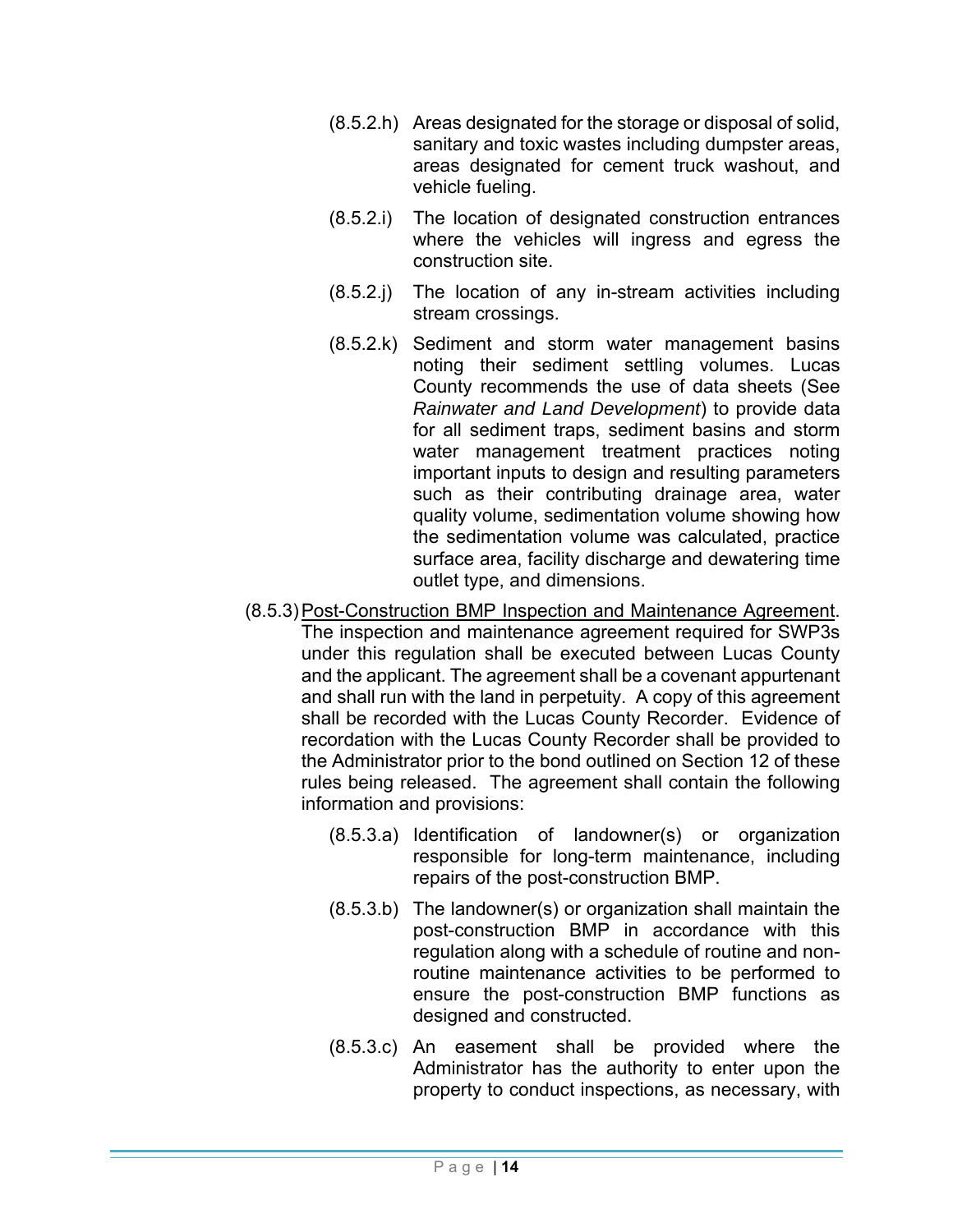prior notification to the property owner, to verify that the BMPs are being maintained and operated according to this regulation.

- (8.5.3.d) The Administrator shall maintain public records of the results of site inspections, shall inform the landowner(s) or organization responsible for maintenance of the inspection results, and shall specifically indicate in writing any corrective actions required to bring the BMP into proper working order.
- (8.5.3.e) If the Administrator notifies the landowner(s) or organization responsible for maintenance of the maintenance problems that require correction, the specific corrective actions shall be completed within a reasonable time as determined by the **Administrator**
- (8.5.3.f) The Administrator is authorized to enter upon the property and perform the corrective actions identified in the inspection report if the landowner(s) or organization responsible for the maintenance does not make the required corrections in the specified time period. The Administrator shall be reimbursed by the landowner or organization responsible for maintenance for all expenses incurred within 10 days of receipt of invoice from the Administrator, or more with written approval from the Administrator.
- (8.5.3.g) The method of funding long-term maintenance and inspection of all BMPs.
- (8.5.3.h) A release of the County of Lucas from all damages, accidents, causalities, occurrences, or claims that might arise or be asserted against the County of Lucas from the construction, presence, existence, or maintenance of the BMP.
- (8.5.4) A Soils Engineering Report: The Administrator may require the SWP3 to include a Soils Engineering Report prepared and certified by a Professional Engineer based upon the determination that the conditions of the soils are unknown or unclear to the extent that additional information is required to protect against erosion or other hazards. This report shall be based on adequate and necessary test borings, and shall contain all the information listed below. Recommendations included in the report and approved by the Administrator shall be incorporated in the grading plans and/or other specifications for site development.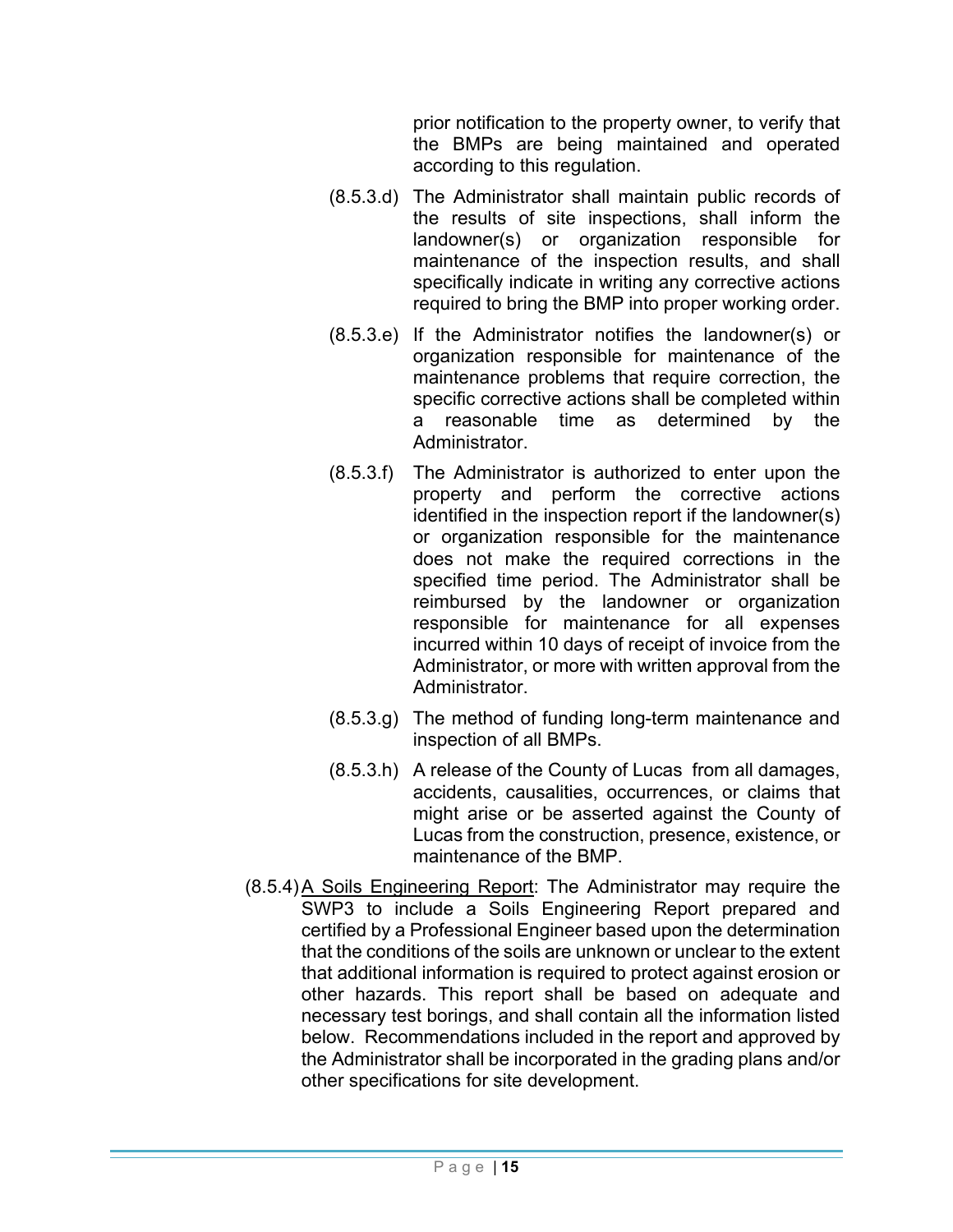- (8.5.4.a) Data regarding the nature, distribution, strength, and erodibility of existing soils.
- (8.5.4.b) If applicable, data regarding the nature, distribution, strength, and erodibility of the soil to be placed on the site.
- (8.5.4.c) Conclusions and recommendations for grading procedures.
- (8.5.4.d) Conclusions and recommended designs for interim soil stabilization devices and measures, and for permanent soil stabilization after construction is completed.
- (8.5.4.e) Design criteria for corrective measures when necessary.
- (8.5.4.f) Opinions and recommendations covering the stability of the site.

## **9. Performance Standards**

9.1 The SWP3 shall contain appropriate control measures and the general timing (or sequence) during the construction process that the measures will be implemented; and which contractor is responsible for implementation (e.g., contractor A will clear land and install perimeter controls and contractor B will maintain perimeter controls until final stabilization). The SWP3 shall identify the subcontractors engaged in activities that could impact storm water runoff. The SWP3 shall contain signatures from all of the identified subcontractors indicating that they have been informed and understand their roles and responsibilities in complying with the SWP3. The primary site operator should review the SWP3 prior to commencement of construction activities and keep a SWP3 training log to demonstrate the review has occurred.

Erosion, sediment, and storm water management practices used to satisfy the conditions of this permit should meet the standards and specifications of the most current edition of Ohio's *Rainwater and Land Development Manual* (see definitions) or other standards acceptable to the Administrator or Ohio EPA. The controls shall include the following minimum components:

(9.1.1) Non-Structural Preservation Measures: The SWP3 shall make use of practices which preserve the existing natural condition as much as feasible. Such practices may include: preserving the existing vegetation and vegetative buffer strips, phasing of construction operations in order to minimize the amount of disturbed land at any one time and designation of tree preservation areas or other protective clearing or grubbing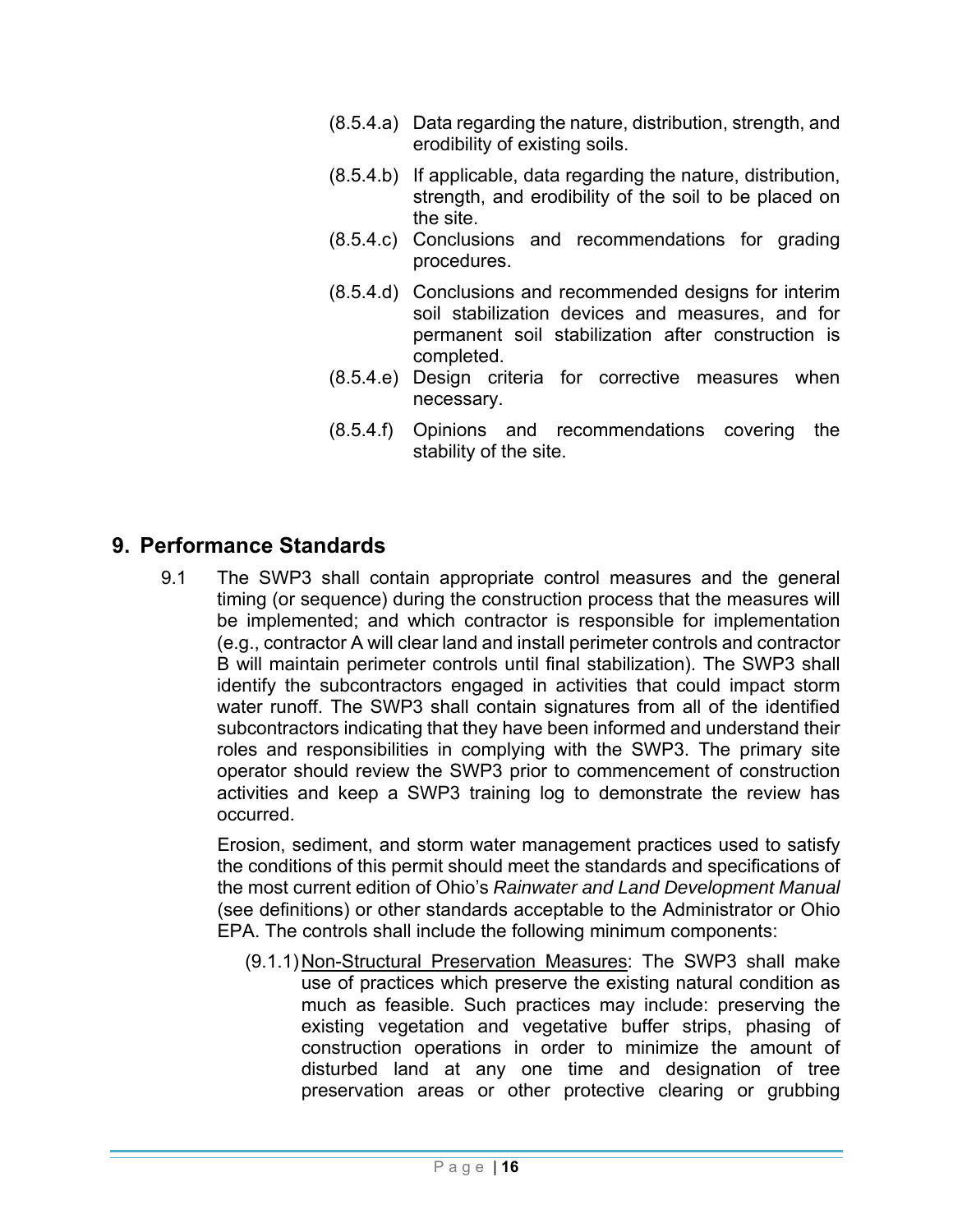practices/ For all construction activities immediately adjacent to surface waters of the state, the permittee shall comply with the buffer non-numeric effluent limitation in section (9.1.2.f), as measured from the ordinary high water mark of the surface water.

- (9.1.2) Erosion and Sediment Controls: The applicant shall design, install and maintain effective erosion controls and sediment controls to minimize the discharge of pollutants. At a minimum, such controls shall be designed, installed and maintained to:
	- (9.1.2.a) Control storm water volume and velocity within the site to minimize soil erosion;
	- (9.1.2.b) Control storm water discharges, including both peak flow rates and total storm water volume, to minimize erosion at outlets and to minimize downstream channel and stream bank erosion;
	- (9.1.2.c) Minimize the amount of soil exposed during construction activity;
	- (9.1.2.d) Minimize the disturbance of steep slopes;
	- (9.1.2.e) Minimize sediment discharges from the site. The design, installation and maintenance of erosion and sediment controls shall address factors such as the amount, frequency, intensity and duration of precipitation, the nature of resulting storm water runoff, and soil characteristics, including the range of soil particle sizes expected to be present on the site;
	- (9.1.2.f) If feasible, provide and maintain a 50-foot undisturbed natural buffer around surface waters of the state, direct storm water to vegetated areas to increase sediment removal and maximize storm water infiltration. If it is infeasible to provide and maintain an undisturbed 50-foot natural buffer, you shall comply with the stabilization requirements found in Part II.B for areas within 50 feet of a surface water; and
	- (9.1.2.g) Minimize soil compaction and, unless infeasible, preserve topsoil.
- (9.1.3) Stabilization: Disturbed areas shall be stabilized in accordance with Table 1 (Permanent Stabilization) and Table 2 (Temporary Stabilization)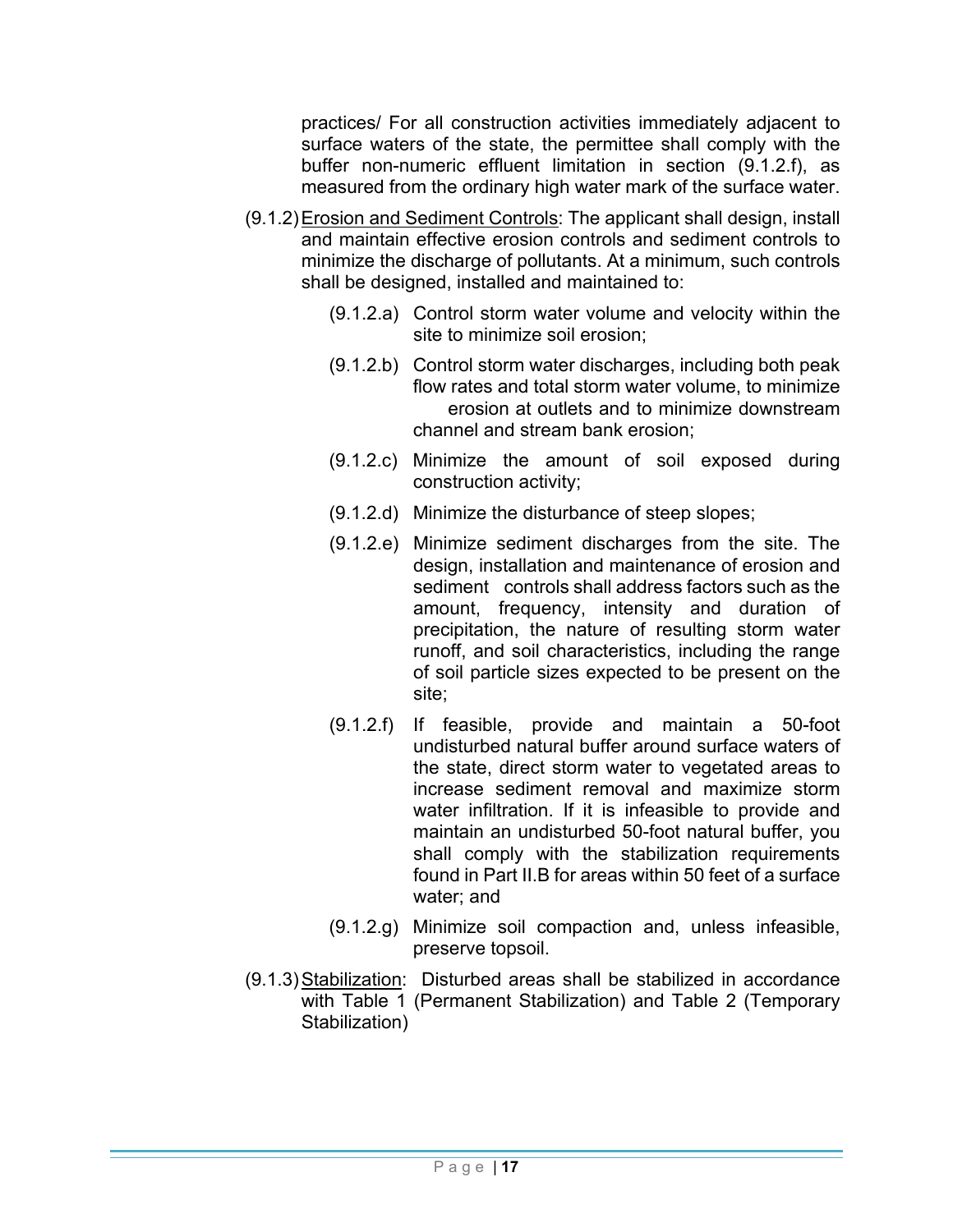| <b>Area Requiring Permanent Stabilization</b>                                        | <b>Time Frame to Apply Erosion Controls</b>                        |
|--------------------------------------------------------------------------------------|--------------------------------------------------------------------|
| Any area that will lie dormant for one (1) year<br>or more.                          | Within seven (7) days of the most recent<br>disturbance            |
| Any area within fifty (50) feet of surface water<br>of the state and at final grade. | Within two (2) days of reaching final grade.                       |
| Any area at final grade.                                                             | Within seven (7) days of reaching final grade<br>within that area. |

#### **Table 1 – Permanent Stabilization**

| <b>Area Requiring Temporary Stabilization</b>                                                                                                                                                                                | <b>Time Frame to Apply Erosion Controls</b>                                                                                                                                                                                                                         |
|------------------------------------------------------------------------------------------------------------------------------------------------------------------------------------------------------------------------------|---------------------------------------------------------------------------------------------------------------------------------------------------------------------------------------------------------------------------------------------------------------------|
| Any disturbed area within fifty (50) feet of a<br>surface water of the state and not at final<br>grade.                                                                                                                      | Within two (2) days of the most recent<br>disturbance if that area will remain idle for<br>more than fourteen (14) days.                                                                                                                                            |
| For all construction activities, any disturbed<br>area, including soil stockpiles that will be<br>dormant for more than fourteen (14) days but<br>less than one (1) year, and are not within fifty<br>(50) feet of a stream. | Within seven (7) days of the most recent<br>disturbance within that area.<br>For residential subdivisions, disturbed areas<br>must be stabilized seven (7) days prior to<br>transfer of permit coverage for individual lots<br>(e.g. prior to the sale of the lot). |
| Disturbed areas that will be idle over winter.                                                                                                                                                                               | Prior to the onset of winter weather.                                                                                                                                                                                                                               |

**Note**: Where vegetative stabilization techniques may cause structural instability or are otherwise unobtainable, alternative stabilization techniques must be employed. These techniques may include mulching or erosion matting.

#### **Table 2 – Temporary Stabilization**

- (9.1.4) Permanent Stabilization of Conveyance Channels: Applicants shall undertake special measures to stabilize channels and outfalls and prevent erosive flows. Measures may include seeding, dormant seeding, mulching, erosion control matting, sodding, riprap, natural channel design with bioengineering techniques, or rock check dams, all as defined in the most recent edition of *Rainwater and Land Development*.
- 9.2 Runoff Control Practices: The SWP3 shall incorporate measures that control the flow of runoff from disturbed areas so as to prevent erosion. Such practices may include rock check dams, pipe slope drains, diversions to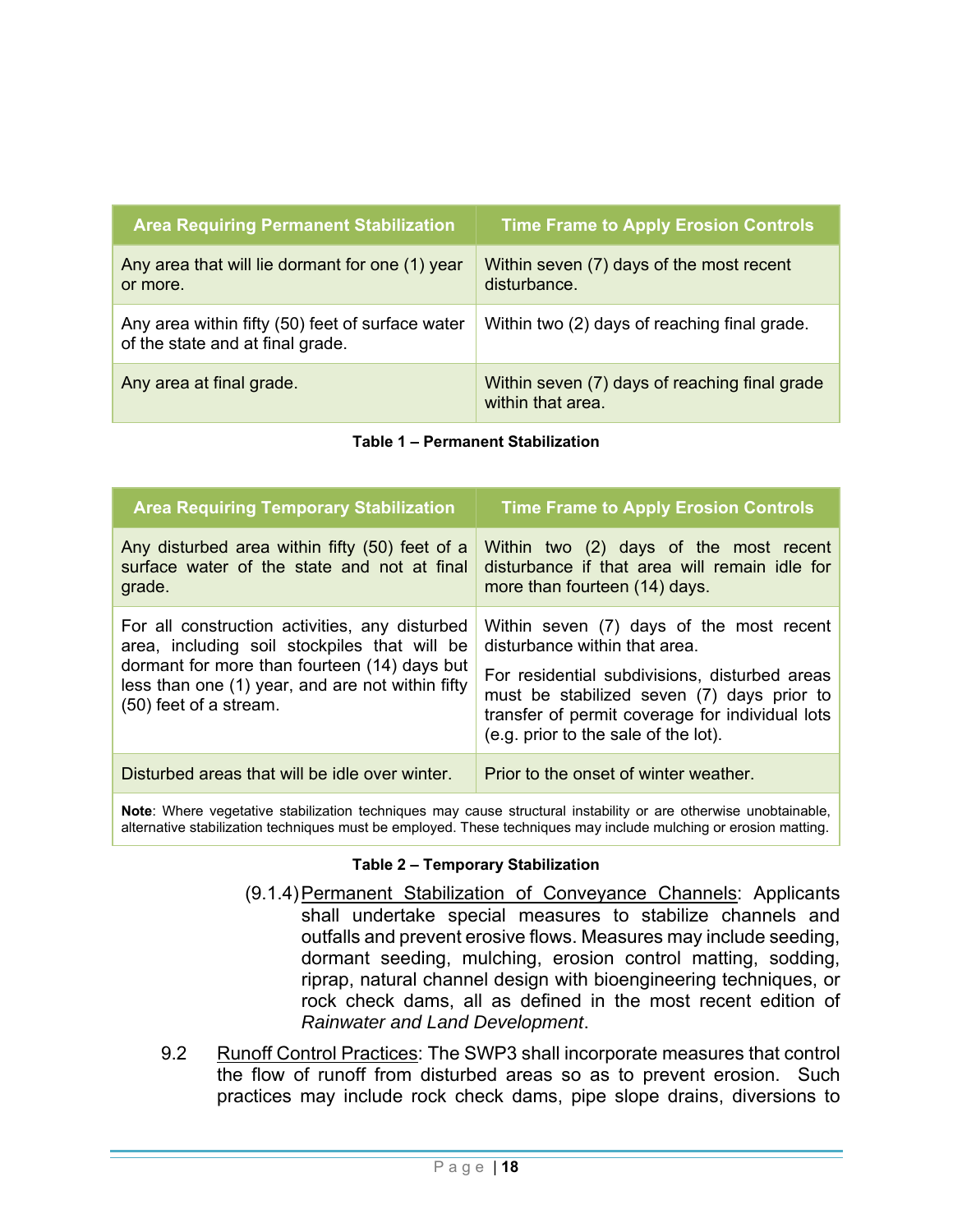direct flow away from exposed soils and protective grading practices. These practices shall divert runoff away from disturbed areas and steep slopes where practicable. Velocity dissipation devices shall be installed at discharge locations and along the length of any outfall channel to provide non-erosive flow velocity from the structure to a water course so that the natural physical and biological characteristics and functions are maintained and protected.

9.3 Sediment Control Practices: The SWP3 shall include a description of structural practices that shall store runoff allowing sediments to settle and/or divert flows away from exposed soils or otherwise limit runoff from exposed areas. Structural practices shall be used to control erosion and trap sediments from a site remaining disturbed for more than 14 days. Such practices may include, among others: sediment settling ponds, silt fences, earth diversion dikes or channels which direct runoff to a sediment settling pond and storm drain inlet protection. All sediment control practices must be capable of ponding runoff in order to be considered functional. Earth diversion dikes or channels alone are not considered sediment control practice unless those are used in conjunction with a sediment settling pond.

The SWP3 shall contain the detail drawings for all structural practices.

- (9.3.1) Timing. Sediment control structures shall be functional throughout the course of earth disturbing activity. Sediment basins and perimeter sediment barriers shall be implemented prior to grading and within seven (7) days from the start of grubbing. They shall continue to function until the upslope development area is restabilized. As construction progresses and the topography is altered, appropriate controls must be constructed or existing controls altered to address the changing drainage patterns.
- (9.3.2) Sediment Settling Ponds: A sediment settling pond is required for any one of the following conditions:
	- (9.3.2.a) Areas receiving concentrated storm water runoff (e.g. from storm sewer or ditch);
	- (9.3.2.b) Runoff from drainage areas exceeds the design capacity of silt fence or inlet protection; or
	- (9.3.2.c) Runoff from common drainage locations with disturbance of five (5) or more acres of land.
	- (9.3.2.d) The applicant may request approval from the Lucas County Engineer to use alternative controls if the applicant can demonstrate the alternative controls are equivalent in effectiveness to a sediment settling pond.
	- (9.3.2.e) The sediment-settling pond shall be sized to provide at least 67 yd<sup>3</sup> (1,800 ft<sup>3</sup>) of storage per acre of total contributing drainage area with a minimum 48-hour drain time for sediment basins serving a drainage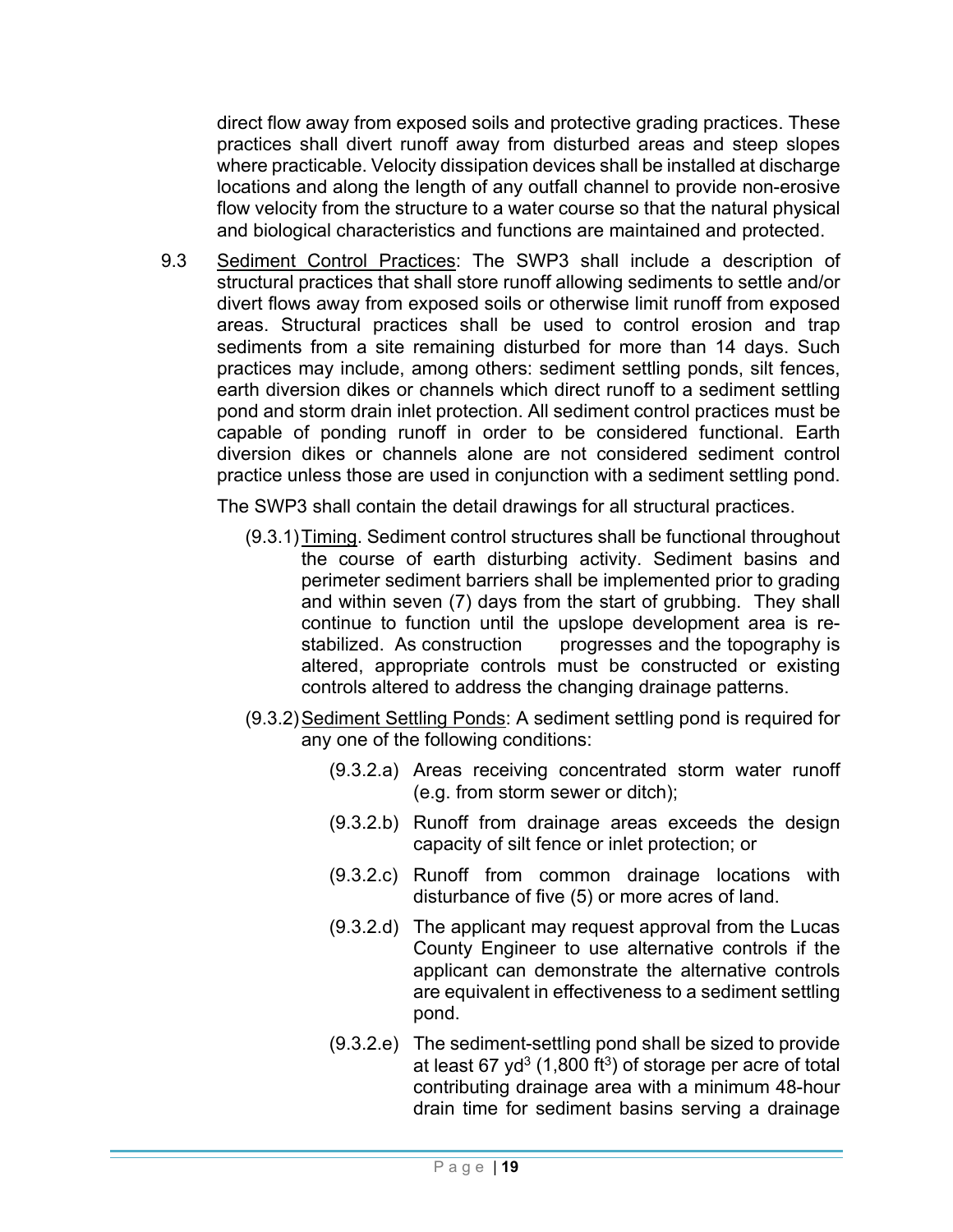area over 5 acres. The volume of the sediment storage zone shall be calculated by one of the following methods:

- (i) Method One: The volume of the sediment storage zone shall be  $1,000$  ft<sup>3</sup> per disturbed acre within the watershed basin; or
- (ii) Method Two: The volume of the sediment storage zone shall be the volume necessary to store the sediment as calculated with RUSLE or a similar generally accepted erosion control model.
- (9.3.2.f) The accumulated sediment shall be removed from the sediment storage zone once it's full. When determining the total contributing drainage area, offsite areas and areas which remain undisturbed by construction activity shall be included unless runoff from these areas is diverted away from the sediment settling pond and is not co-mingled with sedimentladen runoff. The depth of the dewatering zone shall be less than or equal to five feet. The configuration between inlets and the outlet of the basin shall provide at least two units of length for each one unit of width (> 2:1 length: width ratio); however, a length to width ratio of 4:1 is recommended. When designing sediment settling ponds, the applicant shall consider public safety, especially as it relates to children, as a design factor for the sediment basin and alternative sediment controls shall be used where site limitations would preclude a safe design. The use of a combination of sediment and erosion control measures in order to achieve maximum pollutant removal is encouraged.
- (9.3.3) Silt Fence and Diversions: Sheet flow runoff from denuded areas shall be intercepted by silt fence or diversions to protect adjacent properties, water resources, and wetlands from sediment transported via sheet flow. Where intended to provide sediment control, silt fence shall be placed on a level contour and shall be capable of temporarily ponding runoff. The relationship between the maximum drainage areas to silt fence for a particular slope range is shown in Table 3 below. Storm water diversion practices shall be used to keep runoff away from disturbed areas and steep slopes. Such devices, which include swales, dikes or berms, may receive storm water runoff from areas up to five (5) acres. This regulation does not preclude the use of other sediment barriers designed to control sheet flow runoff.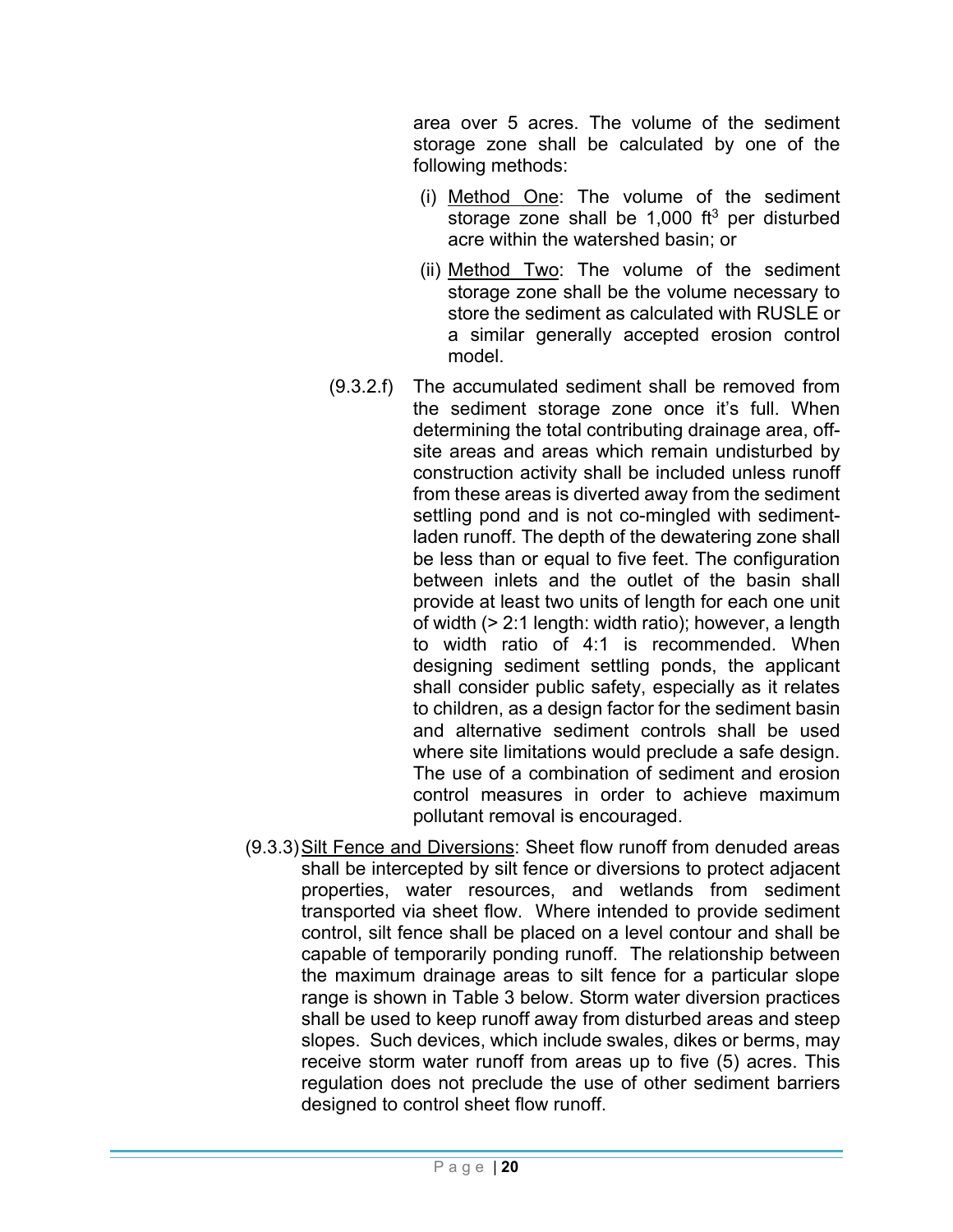| <b>Maximum Drainage Area (in acres) to 100</b><br><b>Linear Feet of Silt Fence</b> | Range of Slope (%) for a Drainage Area |
|------------------------------------------------------------------------------------|----------------------------------------|
| 0.5                                                                                | $\leq$ 2                               |
| 0.25                                                                               | $>$ 2 but < 20                         |
| 0.125                                                                              | $\geq$ 20 but < 50                     |

#### **Table 3 – Maximum Drainage Area to Silt Fence**

- (9.3.4) Inlet Protection: Erosion and sediment control practices, such as boxed inlet protection, shall be installed to minimize sedimentladen water entering active storm drain systems. Straw or hay bales are not acceptable forms of inlet protection. Please reference applicable sections of *Rainwater and Land Development* for acceptable forms of inlet protection.
- (9.3.5) Offsite Tracking of Sediment and Dust Control: Best management practices must be implemented to ensure sediment is not tracked off-site and that dust is controlled. These best management practices must include, but are not limited to, the following:
	- (9.3.5.a) Construction entrances shall be built and shall serve as the only permitted points of ingress and egress to the development area. These entrances shall be built of a stabilized pad of aggregate stone or recycled concrete sized greater than two (2) inches in diameter, to a depth of six (6) inches, placed over a geotextile fabric, and constructed in conformance with specifications in the most recent edition of *Rainwater and Land Development*.
	- (9.3.5.b) Streets directly adjacent to construction entrances and receiving traffic from the development area shall be cleaned daily to remove sediment tracked offsite. If applicable, the catch basins on these streets nearest to the construction entrances shall also be cleaned weekly. Based on site conditions, the Administrator may require additional best management practices to control off site tracking and dust. These additional BMPs may include:
		- (i) Silt fence or construction fence installed around the perimeter of the development area to ensure that all vehicle traffic adheres to designated construction entrances.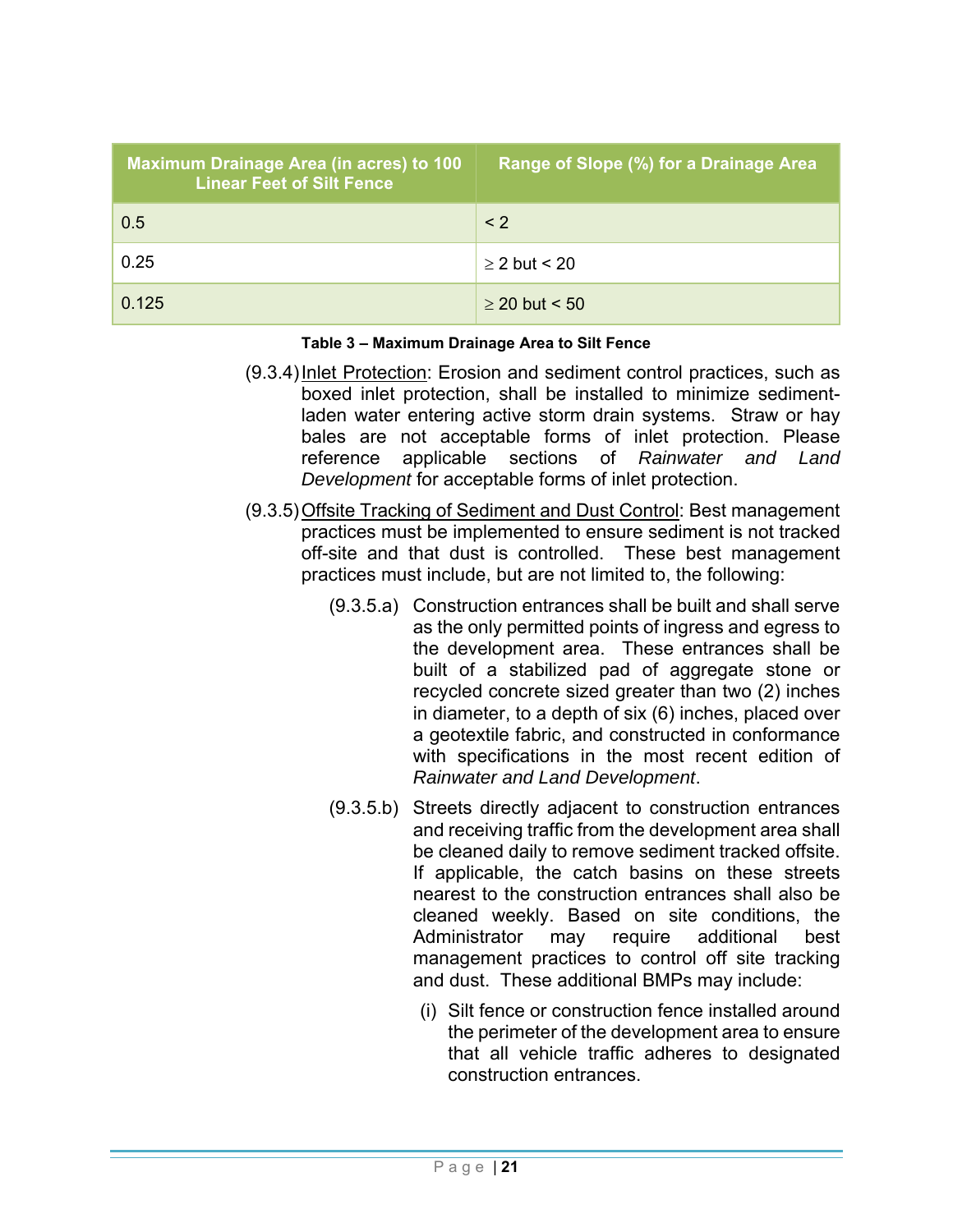- (ii) Designated wheel-washing areas. Wash water from these areas must be directed to a designated sediment trap, the sediment-settling pond, or to a sump pump for dewatering.
- (9.3.5.c) Applicants shall take all necessary measures to comply with applicable regulations regarding fugitive dust emissions, including obtaining necessary permits for such emissions. The Administrator may require dust controls including the use of water trucks to wet disturbed areas, tarping stockpiles, temporary stabilization of disturbed areas, and regulation of the speed of vehicles on the site.
- (9.3.6) Stream Protection: Construction vehicles shall avoid water resources and wetlands. If the applicant is permitted to disturb areas within 50 feet of a water resource or wetland, the following conditions shall be addressed in the SWP3:
	- (9.3.6.a) All BMPs and stream crossings shall be designed as specified in the most recent edition of *Rainwater and Land Development*.
	- (9.3.6.b) Structural practices shall be designated and implemented on site to protect water resources or wetlands from the impacts of sediment runoff.
	- (9.3.6.c) No structural sediment controls (e.g., the installation of silt fence or sediment settling pond in-stream) shall be used in a water resource or wetland.
	- (9.3.6.d) Where stream crossings for roads or utilities are necessary and permitted, the project shall be designed such that the number of stream crossings and the width of the disturbance are minimized.
	- (9.3.6.e) Temporary stream crossings shall be constructed if water resources or wetlands will be crossed by construction vehicles during construction.
	- (9.3.6.f) Construction of bridges, culverts, or sediment control structures shall not place soil, debris, or other particulate material into or close to the water resources or wetlands in such a manner that it may slough, slip, or erode.
- (9.3.7) Modifying Controls: If periodic inspections or other information indicates a control has been used inappropriately or incorrectly, the applicant shall replace or modify the control for site conditions.
- 9.4 Non-Sediment Pollution Controls: No solid or liquid waste, including building materials, shall be discharged in storm water runoff. The applicant must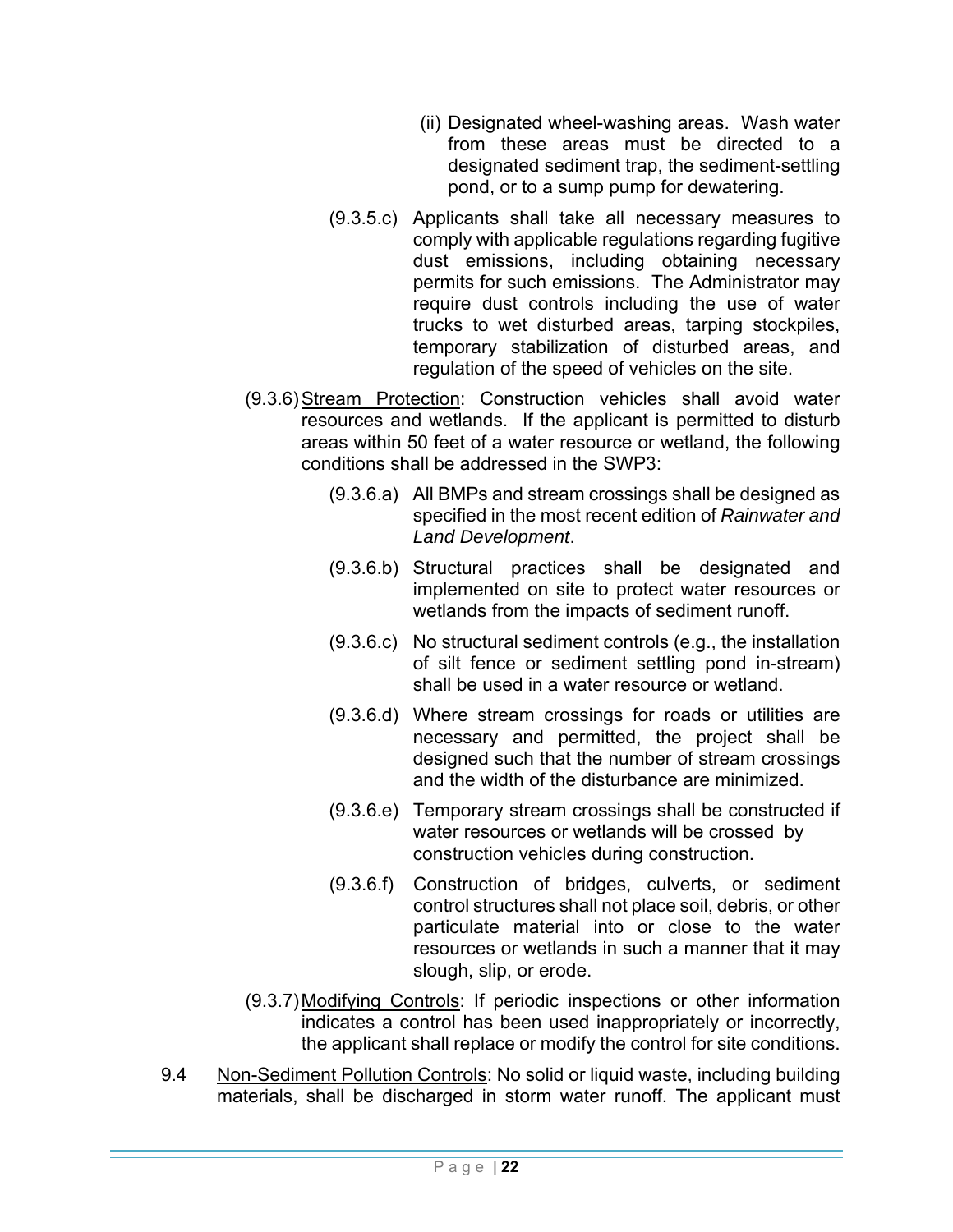implement site best management practices to prevent toxic materials, hazardous materials, or other debris from entering water resources or wetlands. These practices shall include but are not limited to the following:

- (9.4.1) Waste Materials: A covered dumpster shall be made available for the proper disposal of garbage, plaster, drywall, grout, gypsum, and other waste materials.
- (9.4.2) Concrete Truck Wash Out: The washing of concrete material into a street, catch basin, or other public facility or natural resource is prohibited. A designated area for concrete washout shall be made available.
- (9.4.3) Fuel Tank/Liquid Tank Storage: All fuel/liquid tanks and drums shall be stored in a marked storage area. A dike shall be constructed around this storage area with a minimum capacity equal to 110% of the volume of all containers in the storage area. All storage areas shall be lined with clay to prevent the contamination of groundwater resources.
- (9.4.4) Toxic or Hazardous Waste Disposal: Any toxic or hazardous waste shall be disposed of properly.
- (9.4.5) Contaminated Soils Disposal and Runoff: Contaminated soils from redevelopment sites shall be disposed of properly. Runoff from contaminated soils shall not be discharged from the site. Proper permits shall be obtained for development projects on solid waste landfill sites or redevelopment sites.
- (9.4.6) Contamination from other Wastewaters: The SWP3 shall include methods to minimize the discharge of pollutants from equipment and vehicle washing, wheel wash water, and other wash waters. No detergents may be used to wash vehicles. Wash waters shall be treated in a sediment basin or alternative control that provides equivalent treatment prior to discharge.
- 9.5 Compliance with Other Requirements: The SWP3 shall be consistent with applicable State and/or local waste disposal, sanitary sewer or septic system regulations, including provisions prohibiting waste disposal by open burning and shall provide for the proper disposal of contaminated soils to the extent these are located within the permitted area.
- 9.6 Trench and Ground Water Control: There shall be no sediment-laden or turbid discharges to water resources or wetlands resulting from dewatering activities. If trench or ground water contains sediment, it must pass through a sediment-settling pond or other equally effective sediment control device, prior to being discharged from the construction site. Alternatively, sediment may be removed by settling in place or by dewatering into a sump pit, filter bag or comparable practice. Ground water dewatering which does not contain sediment or other pollutants is not required to be treated prior to discharge. However, care must be taken when discharging ground water to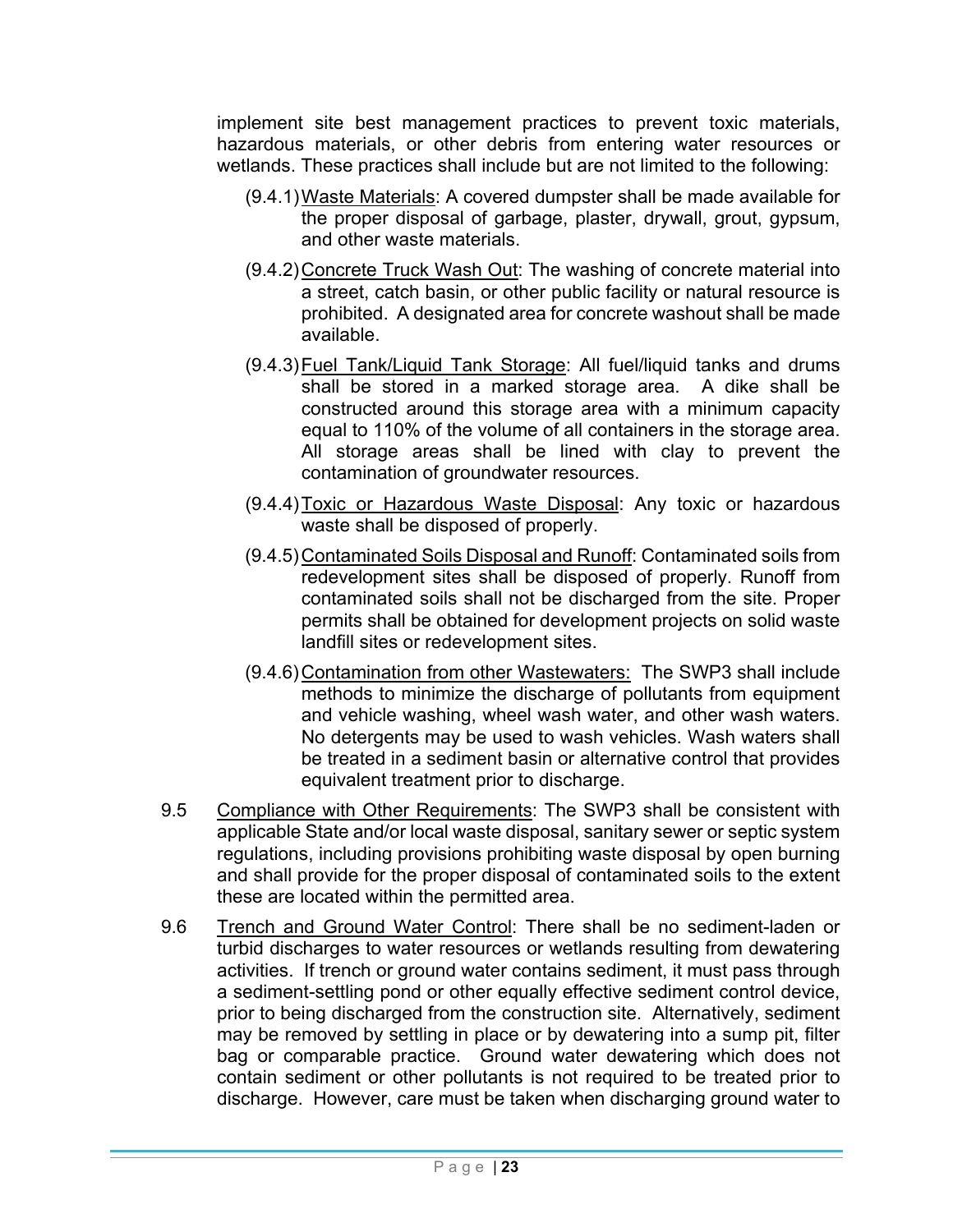ensure that it does not become pollutant-laden by traversing over disturbed soils or other pollutant sources.

9.7 Internal Inspections: All controls on the site shall be inspected at least once every seven calendar days and within 24 hours after any storm event greater than one-half inch of rain per 24 hour period. Upon approval by the Administrator, the inspection frequency may be reduced to at least once every month if the entire site is temporarily stabilized or runoff is unlikely due to weather conditions (e.g., site is covered with snow, ice, or the ground is frozen). The Administrator may provide a waiver of inspection requirements until one month before thawing conditions are expected to result in a discharge if all of the following conditions are met: the project is located in an area where frozen conditions are anticipated to continue for extended periods of time (i.e., more than one month); land disturbance activities have been suspended; and the beginning and ending dates of the waiver period are approved by the Administrator and documented in the SWP3. Once a definable area is finally stabilized, the area may be reported to the Administrator for inspection, and upon approval by the Administrator, marked on the SWP3 and no further inspection requirements apply to that portion of the site.

The applicant shall assign qualified inspection personnel to conduct these inspections to ensure that the control practices are functional and to evaluate whether the SWP3 is adequate, or whether additional control measures are required. Qualified inspection personnel are individuals with knowledge and experience in the installation and maintenance of sediment and erosion controls. These inspections shall meet the following requirements:

- (9.7.1) Disturbed areas and areas used for storage of materials that are exposed to precipitation shall be inspected for evidence of, or the potential for, pollutants entering the drainage system.
- (9.7.2) Erosion and sediment control measures identified in the SWP3 shall be observed to ensure that they are operating correctly. The applicant shall utilize an inspection form provided by the Administrator or an alternate form acceptable to the Administrator.
- (9.7.3) Discharge locations shall be inspected to determine whether erosion and sediment control measures are effective in preventing significant impacts to the receiving water resource or wetlands.
- (9.7.4) Locations where vehicles enter or exit the site shall be inspected for evidence of off-site vehicle tracking.
- (9.7.5) The applicant shall maintain for three (3) years following final stabilization the results of these inspections, the names and qualifications of personnel making the inspections, the dates of inspections, major observations relating to the implementation of the SWP3, a certification as to whether the facility is in compliance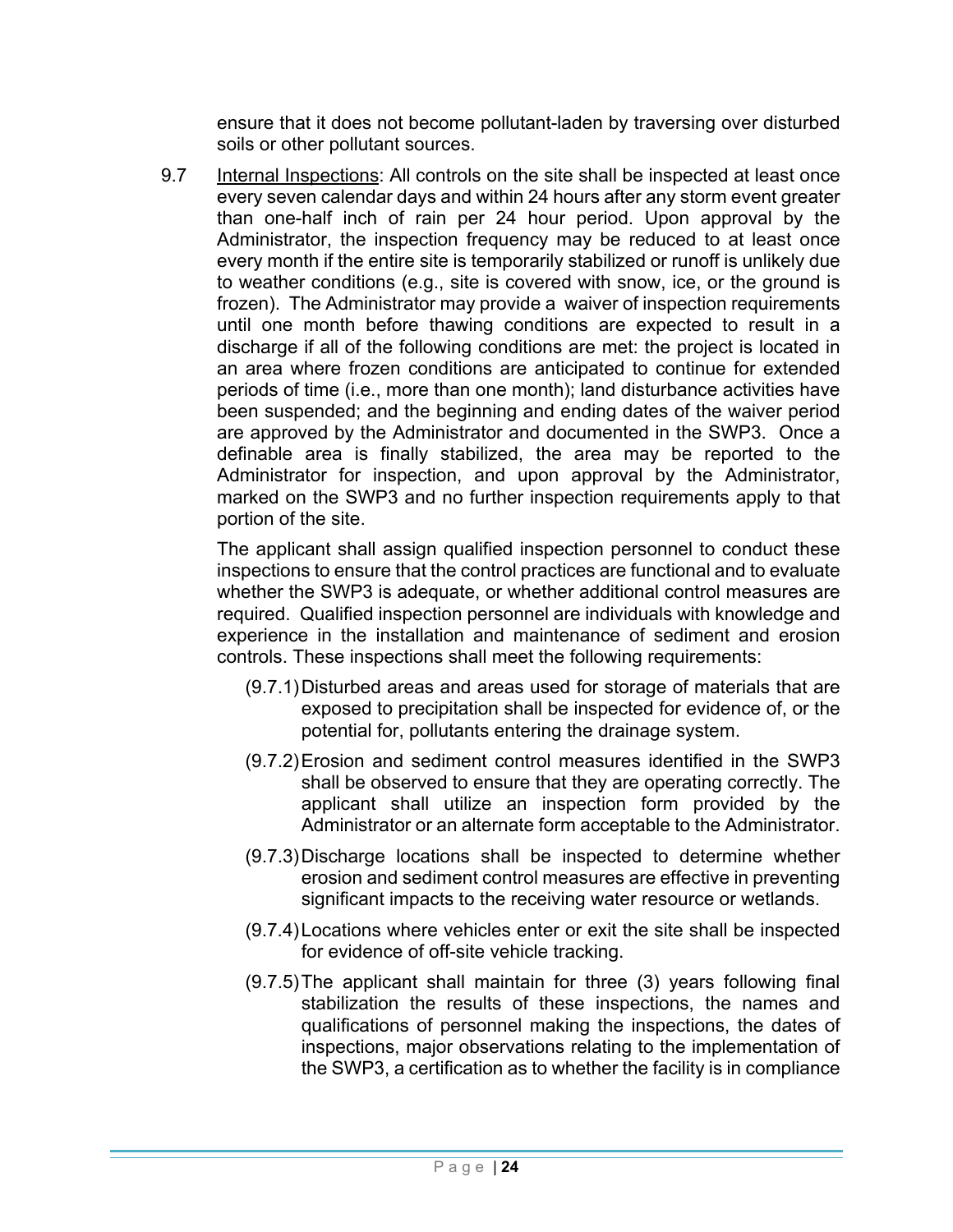with the SWP3, and information on any incidents of noncompliance determined by these inspections.

- 9.8 Maintenance: The SWP3 shall be designed to minimize maintenance requirements. All control practices shall be maintained and repaired as needed to ensure continued performance of their intended function until final stabilization. All sediment control practices must be maintained in a functional condition until all up slope areas they control reach final stabilization. The applicant shall provide a description of maintenance procedures needed to ensure the continued performance of control practices and shall ensure a responsible party and adequate funding to conduct this maintenance, all as determined by the Administrator. When inspections reveal the need for repair, replacement, or installation of erosion and sediment control BMPs, the following procedures shall be followed:
	- (9.8.1) When Practices Require Repair or Maintenance: If an internal inspection reveals that a control practice is in need of repair or maintenance, with the exception of a sediment-settling pond, it must be repaired or maintained within three (3) days of the inspection. Sediment settling ponds must be repaired or maintained within ten (10) days of the inspection.
	- (9.8.2) When Practices Fail to Provide Their Intended Function: If an internal inspection reveals that a control practice fails to perform its intended function as detailed in the SWP3 and that another, more appropriate control practice is required, the SWP3 must be amended and the new control practice must be installed within ten (10) days of the inspection.
	- (9.8.3) When Practices Depicted on the SWP3 are Not Installed: If an internal inspection reveals that a control practice has not been implemented in accordance with the schedule, the control practice must be implemented within ten (10) days from the date of the inspection. If the internal inspection reveals that the planned control practice is not needed, the record must contain a statement of explanation as to why the control practice is not needed.
- 9.9 Final Stabilization: Final stabilization shall be determined by the **Administrator**

## **10. Post-Construction Runoff Control**

10.1 So that a receiving stream's physical, chemical and biological characteristics are protected and stream functions are maintained, post-construction storm water practices shall provide perpetual management of runoff quality and quantity. To meet the post-construction requirements of this regulation, the SWP3 must contain a description of the post-construction BMPs that will be installed during construction for the site and the rationale for their selection.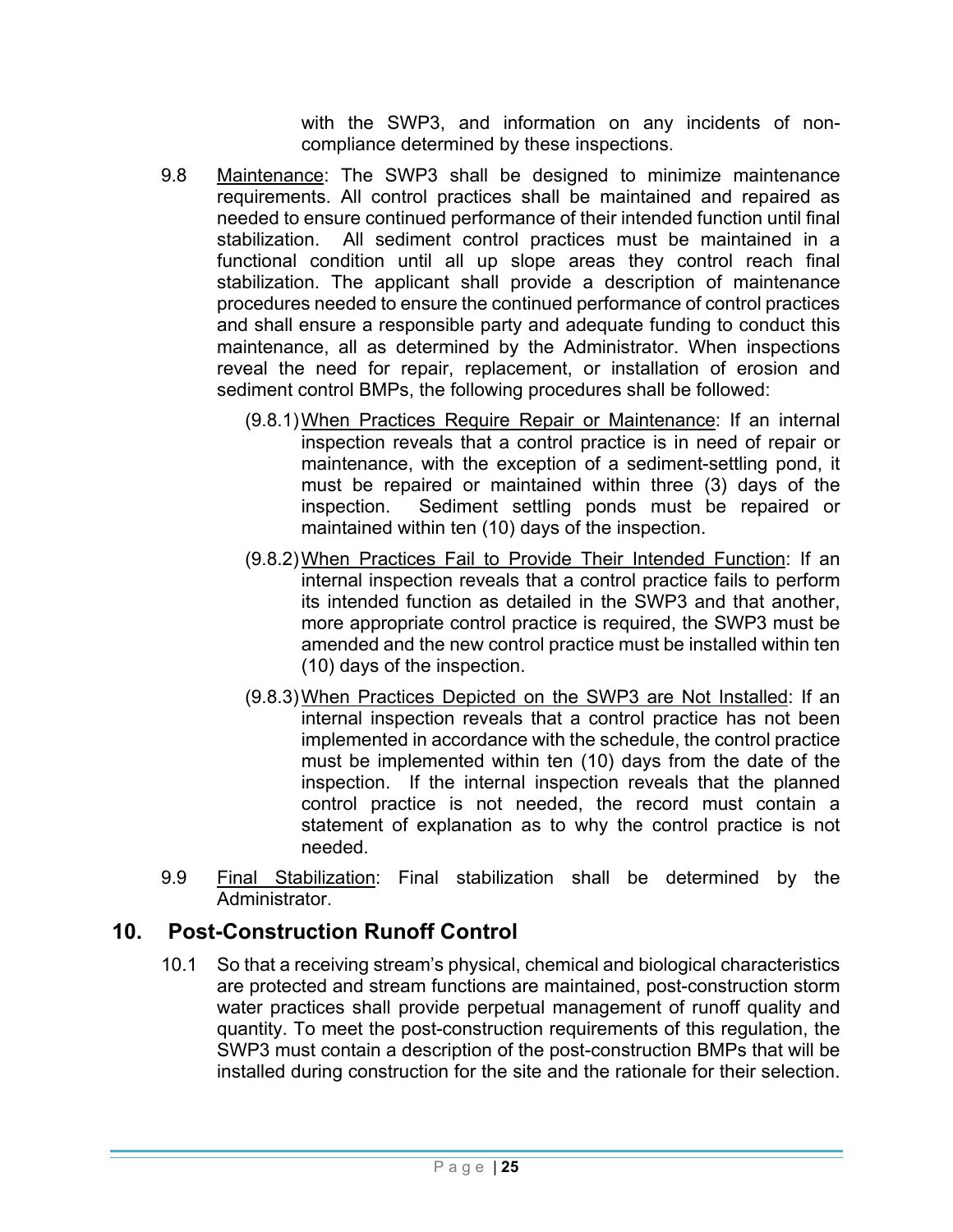The rationale must address the anticipated impacts on the channel and floodplain morphology, hydrology, and water quality.

- 10.2 Detail drawings and maintenance plans must be provided for all postconstruction BMPs. Maintenance plans shall be provided by the permittee to the post-construction operator of the site (including homeowner associations) upon completion of construction activities. For sites located within a community with a regulated municipal separate storm sewer system (MS4), the permittee, land owner, or other entity with legal control of the property may be required to develop and implement a maintenance plan to comply with the requirements of the MS4. Maintenance plans must ensure that pollutants collected within structural post-construction practices are disposed of in accordance with local, state, and federal regulations.
- 10.3 Large Construction Activities: For all large construction activities (involving the disturbance of five (5) or more acres of land or will disturb less than five (5) acres, but is a part of a larger common plan of development or sale which will disturb five (5) or more acres of land), the post-construction BMP(s) chosen must be able to detain storm water runoff for protection of the stream channels, stream erosion control, and improved water quality. Structural (designed) post-construction storm water treatment practices shall be incorporated into the permanent drainage system for the site. The BMP(s) chosen must be sized to treat the water quality volume (WQv) and ensure compliance with Ohio's Water Quality Standards in OAC Chapter 3745-1. The WQv shall be equivalent to the volume of runoff from a 0.75-inch rainfall and shall be determined according to one of the two following methods:
	- (10.3.1) Through a site hydrologic study approved by the Administrator that uses continuous hydrologic simulation and local long term hourly precipitation records; or

(10.3.2) Using the following equation :

 $WQv = C * P * A / 12$ 

where:

 $WQv = water$  quality volume in acre-feet

 $C =$  runoff coefficient appropriate for storms less than 1 inch

(Either use the following formula:  $C = 0.858i3 - 0.78i2 + 0.774i +$ 0.04, where i = fraction of post-construction impervious surface or use Table 4)

- $P = 0.75$  inch precipitation depth
- $A = area$  draining into the BMP in acres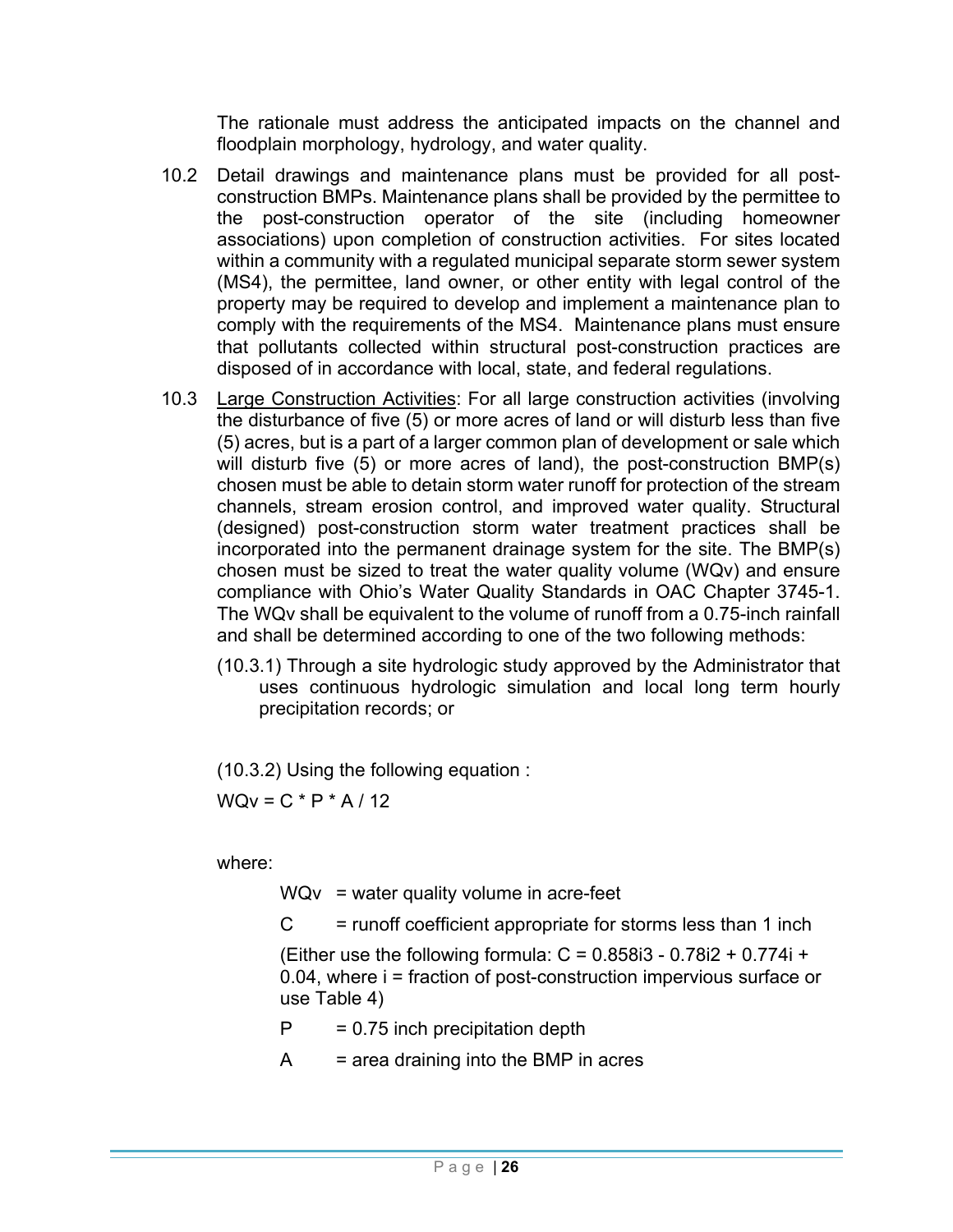| Land Use                                                        | Runoff Coefficient, (C) |
|-----------------------------------------------------------------|-------------------------|
| Industrial and Commercial                                       | 0.8                     |
| <b>High Density Residential</b><br>(>8 dwellings per acre)      | 0.5                     |
| <b>Medium Density Residential</b><br>4 to 8 dwellings per acre) | 0.4                     |
| <b>Low Density Residential</b><br><4 dwellings per acre)        | 0.3                     |
| Open Space and Recreational Areas                               | 02                      |

#### **Table 4 – Runoff Coefficients Based on the Type of Land Use**

Where the land use will be mixed, the runoff coefficient should be calculated using a weighted average.

(10.3.3) An additional volume equal to 20 percent of the WQv shall be incorporated into the BMP for sediment storage and/or reduced infiltration capacity. BMPs should be designed according to the methodology included in *Rainwater and Land Development*  manual. BMPs shall be designed such that the drain time is long enough to provide treatment, but short enough to provide storage available for successive rainfall events as described in Table 5 below:

| <b>Best Management Practice</b>                         | <b>Drain Time of WQv</b> |
|---------------------------------------------------------|--------------------------|
| Infiltration Basin or Trench <sup>1</sup>               | 48 hours                 |
| Permeable Pavement - Infiltration <sup>1</sup>          | 48 hours                 |
| Permeable Pavement – Extended Detention                 | 24 hours                 |
| Dry Extended Detention Basin <sup>2</sup>               | 48 hours                 |
| Wet Extended detention Basin <sup>3</sup>               | 24 hours                 |
| Constructed Wetland<br>(above<br>permanent<br>$pool)^4$ | 24 hours                 |
| Sand & Other Media Filtration <sup>5</sup>              | 24 hours                 |
| Bioretention Area/Cell <sup>5,6</sup>                   | 24 hours                 |
| Pocket Wetland <sup>7</sup>                             | 24 hours                 |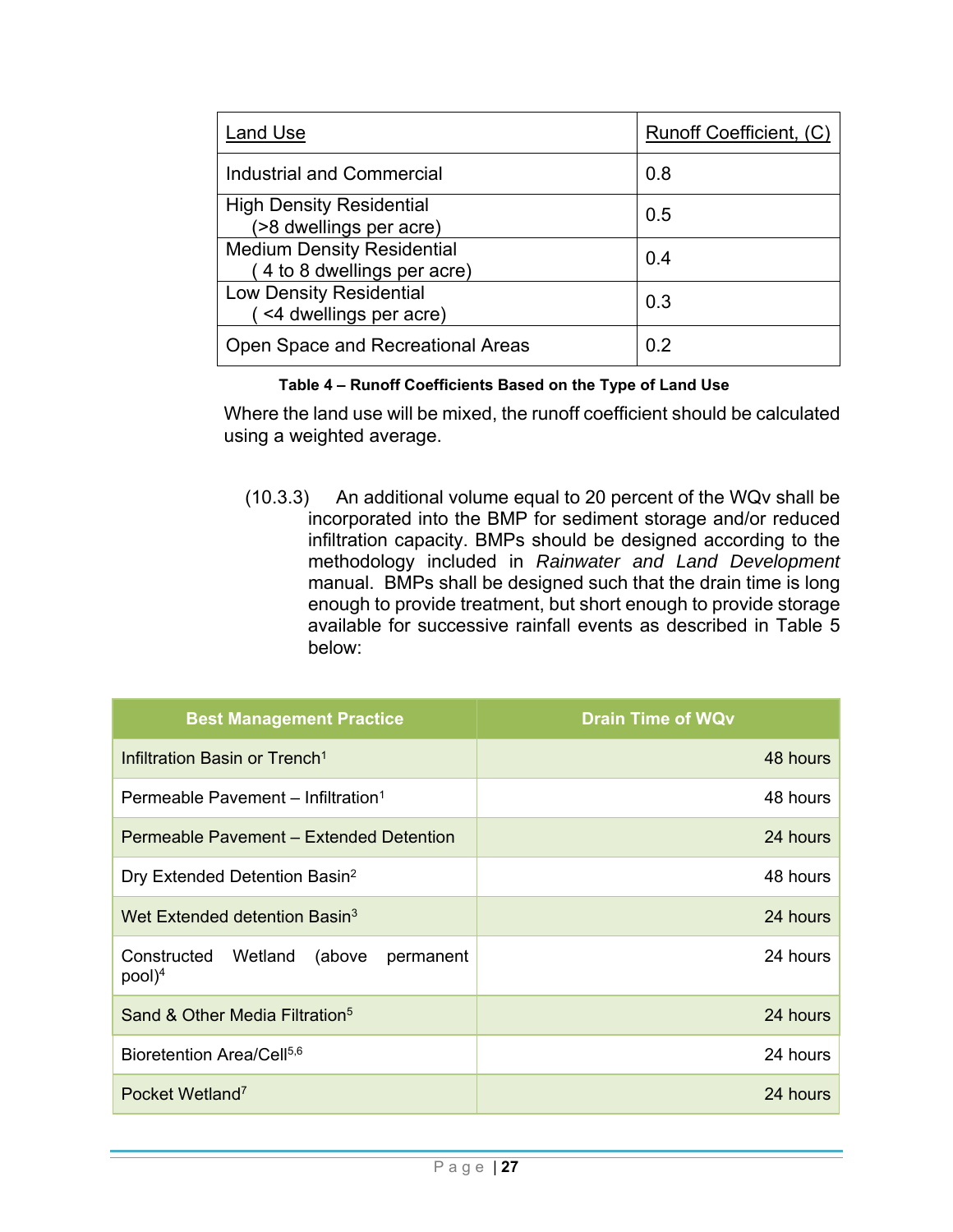#### **Table 5 – Post-Construction BMPs & Associated Drain (Drawdown) Times**

*<sup>1</sup>Practices that are designed to fully infiltrate the WQv (basin, trench, permeable pavement) shall empty within 48 hours to provide storage for the subsequent storm events.* 

*<sup>2</sup>Dry basins must include forebay and micropool each sized at 10% of the WQv* 

*<sup>3</sup>Provide both a permanent pool and an EDv above the permanent pool, each sized at 0.75 WQv.* 

*<sup>4</sup>Extended detention shall be provided for the WQv above the permanent pool.* 

*<sup>5</sup>The surface ponding area (WQv) shall completely empty within 24 hours so that there is no standing water.*  Shorter drawdown times are acceptable as long as design criteria in Rainwater and Land Development *have been met.* 

*<sup>6</sup>This would include Grassed Linear Bioretention which was previously called Enhanced Water Quality Swale.* 

*<sup>7</sup>Pocket wetlands must have a wet pool equal to the WQv, with 25% of the WQv in a pool and 75% in marshes. The EDv above the permanent pool must be equal to the WQv* 

- (10.3.4) For sites greater than 1 acre and less than 5 acres, the applicant may request approval from the Administrator to use alternative structural post-construction BMPs if the applicant can demonstrate that the alternative BMPs are equivalent in effectiveness to those listed in Table 5 above.
- (10.3.5) For sites equal to or greater than five (5) acres, or less than five (5) acres but part of a larger common plan of development or sale which will disturb five (5) or more acres, the Administrator may allow alternative post-construction BMPs if the applicant can demonstrate that the alternative BMPs are equivalent in effectiveness to those listed in Table 5 above and has prior written approval from the State of Ohio.
- (10.3.6) Construction of new roads and roadway improvement projects by public entities (i.e., the state, counties, townships, cities, or villages) shall comply with the post-construction storm water management requirements of the current Ohio Department of Transportation standards.
- (10.3.7) For redevelopment projects (i.e., developments on previously developed property), post-construction practices shall either ensure a 20 percent net reduction of the site impervious area, provide for treatment of at least 20 percent of the WQv, or a combination of the two.
- 10.4 Small Construction Activities: For all small land disturbance activities (which disturb one (1) or more, but less than five (5) acres of land and is not a part of a larger common plan of development or sale which will disturb five (5) or more acres of land), a description of measures that will be installed during the construction process to control pollutants in storm water discharges that will occur after construction operations have been completed must be included in the SWP3. Structural measures should be placed on upland soils to the degree attainable.
	- (10.4.1) Such practices may include, but are not limited to: storm water detention structures (including wet basins); storm water retention structures; flow attenuation by use of open vegetated swales and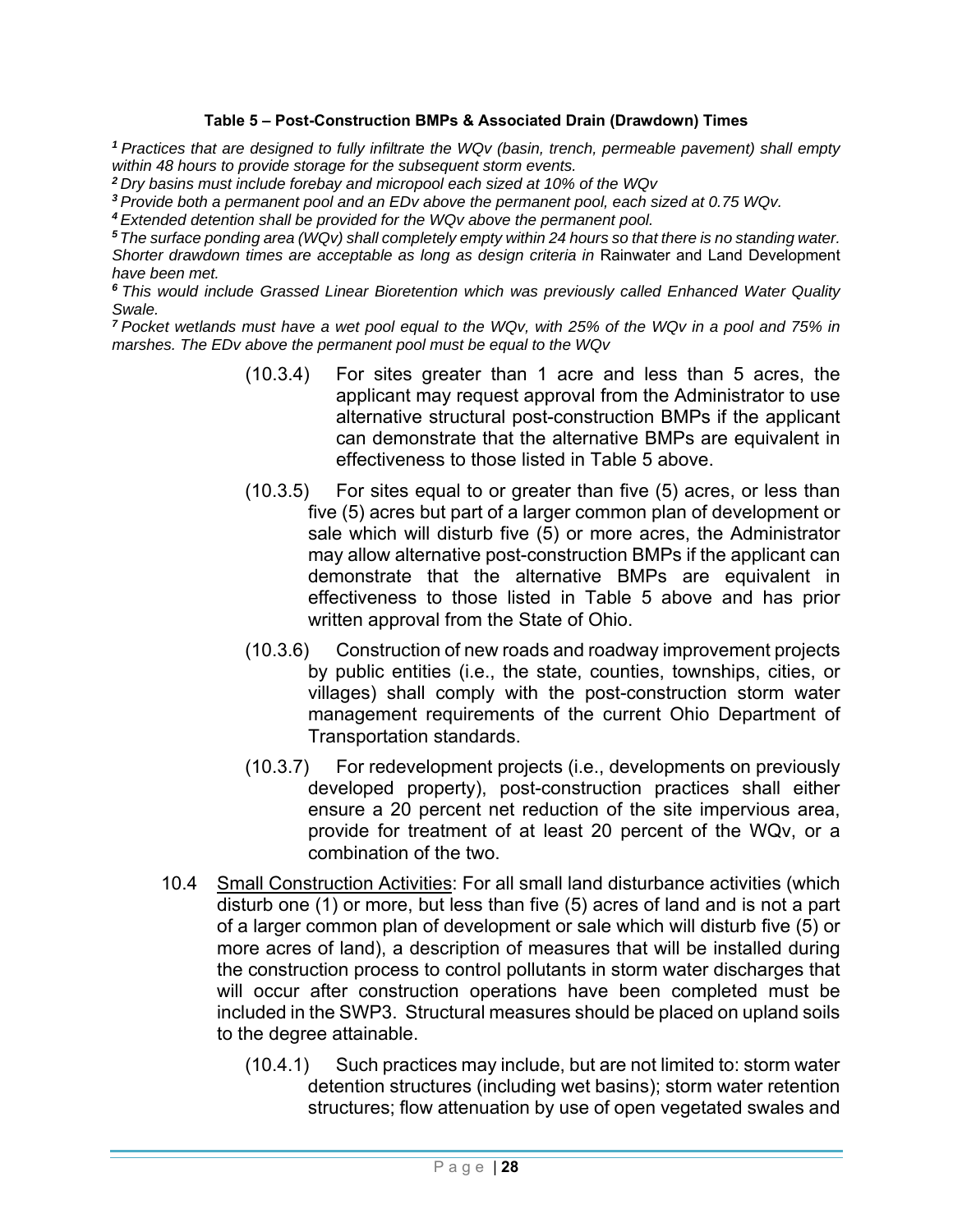natural depressions; infiltration of runoff onsite; alternative manufactured systems as approved by the Administrator; and sequential systems (which combine several practices). The SWP3 shall include an explanation of the technical basis used to select the practices to control pollution where flows exceed predevelopment levels.

- (10.4.2) Velocity dissipation devices shall be placed at discharge locations and along the length of any outfall channel to provide non-erosive flow velocity from the structure to a watercourse so that the natural physical and biological characteristics and functions are maintained and protected (e.g., no significant changes in the hydrological regime of the receiving water).
- 10.5 Surface Water Protection. If the project site contains any streams, rivers, lakes, wetlands, or other surface waters, certain construction activities at the site may be regulated under the Clean Water Act (CWA) and / or state isolated wetland permit requirements. Sections 404 and 401 of the Act regulate the discharge of dredged or fill material into surface waters and the impacts of such activities on water quality, respectively. Construction activities in surface waters, which may be subject to CWA regulations, and /or state isolated wetland permit requirements include, but are not limited to sewer line crossings, grading, backfilling, filling wetlands, road and utility line construction, bridge installation and installation of flow control structures. If the project area includes streams, rivers, lakes or wetlands or possible wetlands, the applicant shall contact the Buffalo District of the U.S. Army Corps of Engineers.

 Concentrated storm water runoff from BMPs to natural wetlands shall be converted to diffuse flow before the runoff enters the wetlands. The flow should be released such that no erosion occurs down slope. Level spreaders may need to be placed in series, particularly on steep sloped sites, to ensure non-erosive velocities. Other structural BMPs may be used between storm water features and natural wetlands, in order to protect the natural hydrology, hydro period, and wetland flora. If the applicant proposes to discharge to natural wetlands, a hydrologic analysis shall be performed. The applicant shall attempt to match the pre-development hydro periods and hydrodynamics that support the wetland. The applicant shall assess whether their construction activity will adversely impact the hydrologic flora and fauna of the wetland. Practices such as vegetative buffers, infiltration basins, conservation of forest cover, and the preservation of intermittent streams, depressions, and drainage corridors may be used to maintain wetland hydrology.

# **11 Fees**

Pursuant to ORC Section 307.79 (A), the Storm Water Pollution Prevention Plan (SWP3) review, filing, and inspection fee is part of a complete submittal and shall be submitted to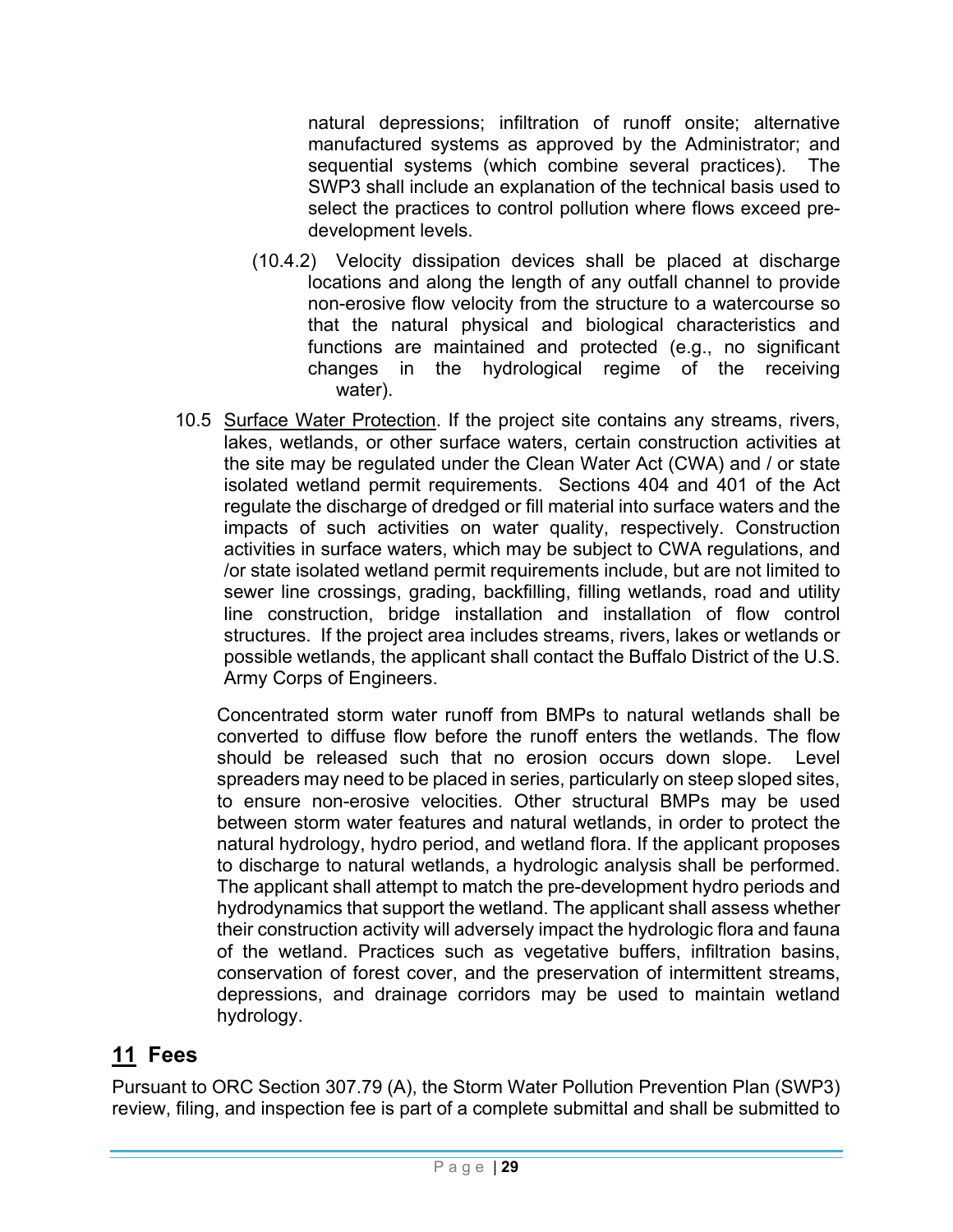the Administrator before land disturbance of 1 (one) or more acres. Fees in accordance with the current fee schedule approved by Resolution of the Board of Lucas County Commissioners shall be charged at the time of submittal. SWP3s shall not be reviewed until the initial review and filing fee has been paid.

The fee schedule shall include an initial review and filing fee, as well as fees for review of the application package in addition to the initial review period, and for project inspection. The Administrator may require the Applicant to submit a deposit for an estimated inspection fee to be submitted prior to plan approval. If required, the inspection deposit will reimburse the Administrator for actual expenses as they occur during the inspection phase of the project.

When the amount of the deposit is at, or below, 10% of the estimated inspection fee, a further deposit of funds will be required to restore the balance to 50% of the original estimated inspection fee. The Administrator and/or the County of Lucas may enforce procedures outlined in Section 14 of these Rules until a sufficient deposit is restored. Funds kept on deposit by the Administrator will be returned at the same time as the bond outlined on Section 12 of these rules is released.

# **12 Bond**

If a Storm Water Pollution Prevention Plan (SWP3) is required by this regulation in areas subject to the Lucas County Subdivision Regulations, soil disturbing activities shall not be permitted until the owner/developer provides a performance guarantee by posting a Performance Bond, executed by a security company or an escrow account. The bond shall be in the favor of the Board of Lucas County Commissioners and shall guarantee implementation of the obligations otherwise to be performed by the owner of the development area as stated in this regulation and to allow all work to be performed as needed in the event that the applicant fails to comply with the provisions of this regulation. The bond amount shall be the bid total dollar value of the erosion and sediment controls, plus an additional 25%. In the event that the Administrator must perform the construction of the erosion and sediment controls, the bond shall be returned to the private land owner or homeowner's association, less construction costs and the Administrator's administrative fees, and only after all the work required by these regulations has been completed and final stabilization has been reached, all as determined by the Administrator. Ohio counties may require performance bonds or other guarantees for water management improvement as stated in the ORC Chapter 711.101.

# **13 Prohibited Conduct**

13.1 Pursuant to R.C. §307.79, No person shall violate any rule adopted or order issued pursuant to this regulation.

# **14 Enforcement**

14.1 All development areas may be subject to external inspections by the Administrator to ensure compliance with the approved SWP3.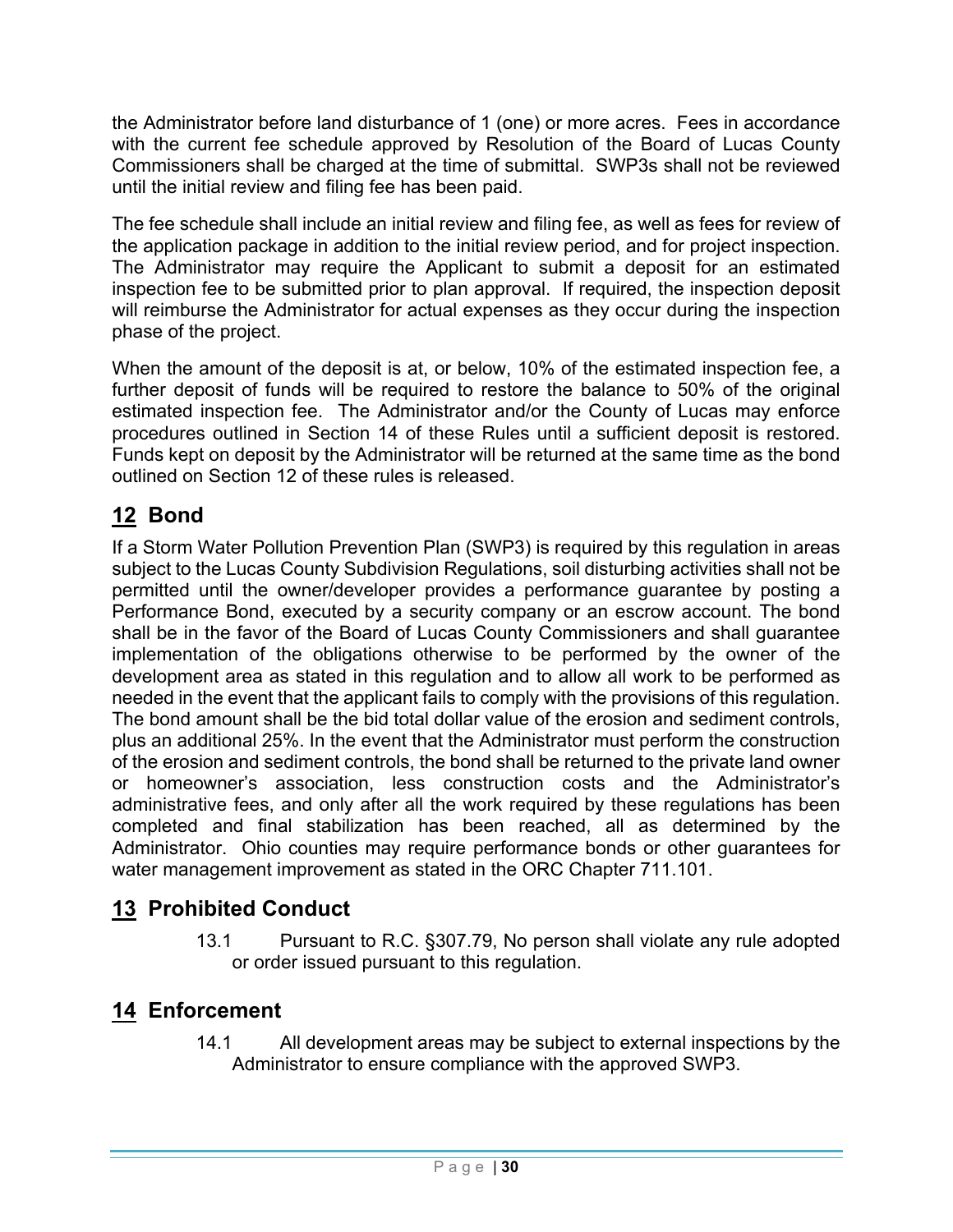- 14.2 After each external inspection the Administrator shall prepare and distribute a status report to the applicant.
- 14.3 If the Administrator determines that a violation of the rules adopted under this code exist, Lucas County or representative may issue an immediate stop work order if the violator failed to obtain any federal, state, or local permit necessary for sediment and erosion control, earth movement, clearing, or cut and fill activity.
	- 14.3.1 No stop work order shall be issued under this section against any public highway, transportation or drainage improvement or maintenance project undertaken by a government agency or political subdivision in accordance with a statement of its standard sediment control policies that is approved by the board or the chief of the division of soil and water resources in the department of natural resources.
- 14.4 If the Administrator during an external inspection determines that a rule violation exists, regardless of whether or not the violator has obtained the proper permits, the Engineer may authorize the issuance of a notice of violation and may take action as detailed in Section 14 of this regulation.
- 14.5 Failure to maintain and repair erosion and sediment controls per the approved SWP3 may result in the following escalation:
	- 14.5.1 First Violation: The Administrator shall issue a Notice of Violation (NOV) to the owner or operator which will include an administrative fee set in a fee schedule approved by the Board of Lucas County Commissioners. All controls are to be repaired or maintained per the SWP3 within thirty (30) days of the notification.
	- 14.5.2 Second Violation: The Administrator shall issue a second Notice of Violation (NOV) to the owner or operator which will include an administrative fee set in a fee schedule approved by the Board of Lucas County Commissioners if the initial NOV was not rectified within the original thirty (30) days. All controls are to be repaired or maintained per the SWP3 within fifteen (15) days of the notification.
	- 14.5.3 If, after fifteen (15) days have elapsed after the issuance of the second notice of violation, and the violation continues, the Administrator may issue a stop work order after first obtaining written approval of the Lucas County Prosecutor's Office.
- 14.6 Once a stop work order is issued, the Administrator shall request, in writing, that the Lucas County Prosecutor's Office is to seek an injunction or other appropriate relief in the court of common pleas to abate excessive erosion or sedimentation and secure compliance with the rules adopted under this section.
	- 14.6.1 If the Prosecuting Attorney seeks an injunction or other appropriate relief, the court of common pleas, in granting the relief, may order the construction of sediment control improvements or implementation of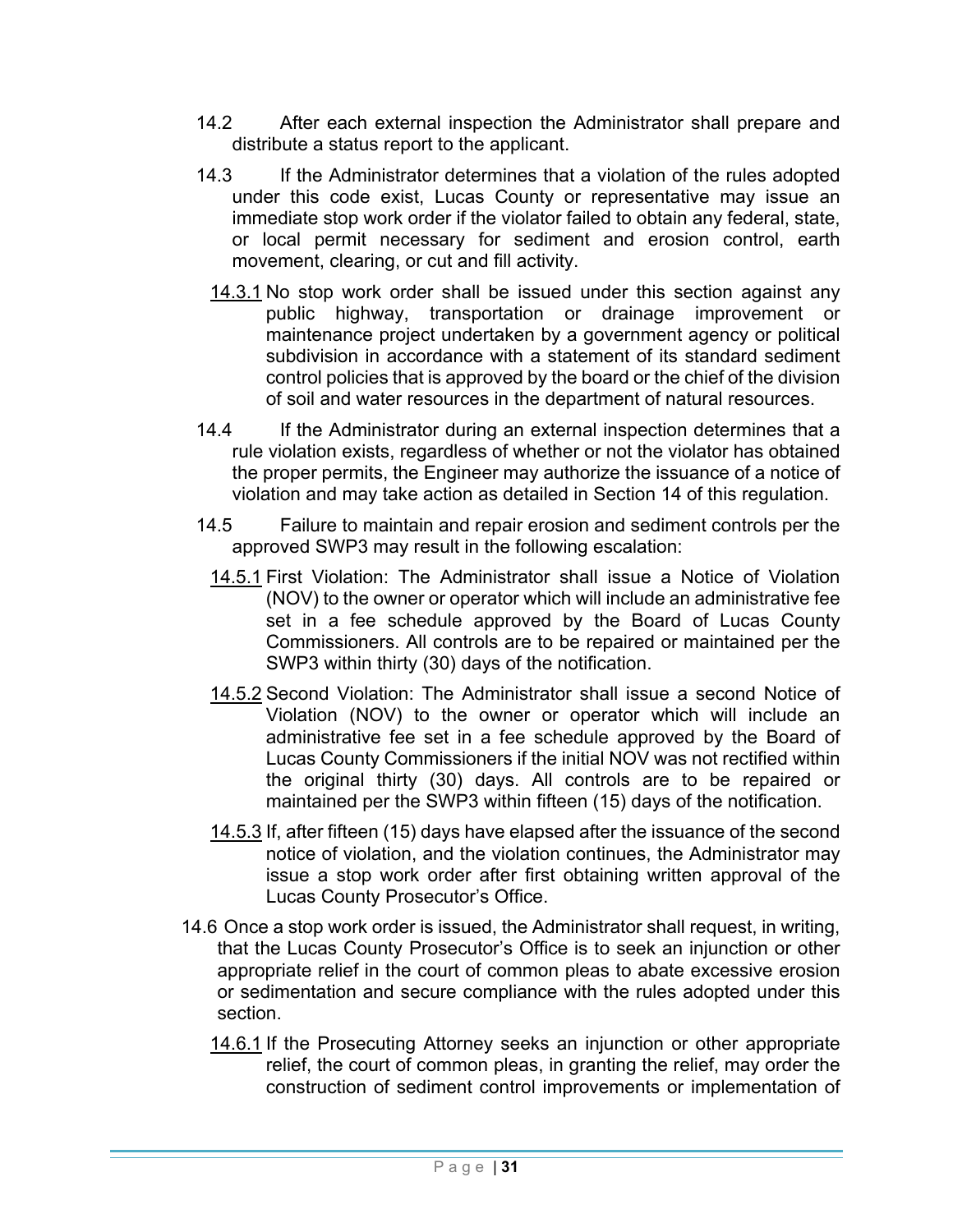other control measures and may assess a civil fine of not less than one hundred or more than five hundred dollars.

- 14.6.2 Each day of violation of a rule or stop work order issued shall be considered a separate violation subject to a civil fine.
- 14.7 The person to whom a stop work order is issued under this section may appeal the order to the Court of Common Pleas of Lucas County, seeking any equitable or other appropriate relief from that order.
- 14.8 Notwithstanding the above, if the Administrator determines that a violation of any rule adopted or administrative order issued under this section exists, the Administrator may request, in writing, that the Lucas County Prosecutor's Office is to seek an injunction or other appropriate relief in the Court of Common Pleas to abate excessive erosion or sedimentation and secure compliance with the rules or order.
	- 14.8.1 In granting relief, the Court of Common Pleas may order the construction of sediment control improvements or implementation of other control measures and may assess a civil fine of not less than one hundred or more than five hundred dollars.
	- 14.8.2 Each day of violation of a rule adopted or administrative order issued under these regulations shall be considered a separate violation subject to a civil fine.

14.9 The imposition of any other penalties provided herein shall not preclude the County of Lucas instituting an appropriate action or proceeding in a Court of proper jurisdiction to prevent an unlawful development, or to restrain, correct, or abate a violation, or to require compliance with the provisions of this regulation or other applicable laws, ordinances, rules, or regulations, or the orders of the County of Lucas.

14.10 The Administrator will monitor soil-disturbing activities for non-farm residential, commercial, industrial, or other non-farm purposes on land of less than one contiguous acre to ensure compliance required by these Rules.

14.11 The Administrator shall notify the U.S. Army Corps of Engineers when there is a violation on a development project covered by an Individual or Nationwide Permit. The Administrator shall notify the Ohio Environmental Protection Agency when there is a violation on a development project covered by a Section 401 Water Quality Certification and/or Isolated Wetland Permit.

14.12 The Administrator shall not review or approve erosion and sediment control plans, of any type, for applicants that have an existing development project or site(s) that is not in compliance with its approved erosion and sediment control plan, or a project site(s) that is otherwise not in compliance with the Lucas County Erosion and Sediment Control Rules.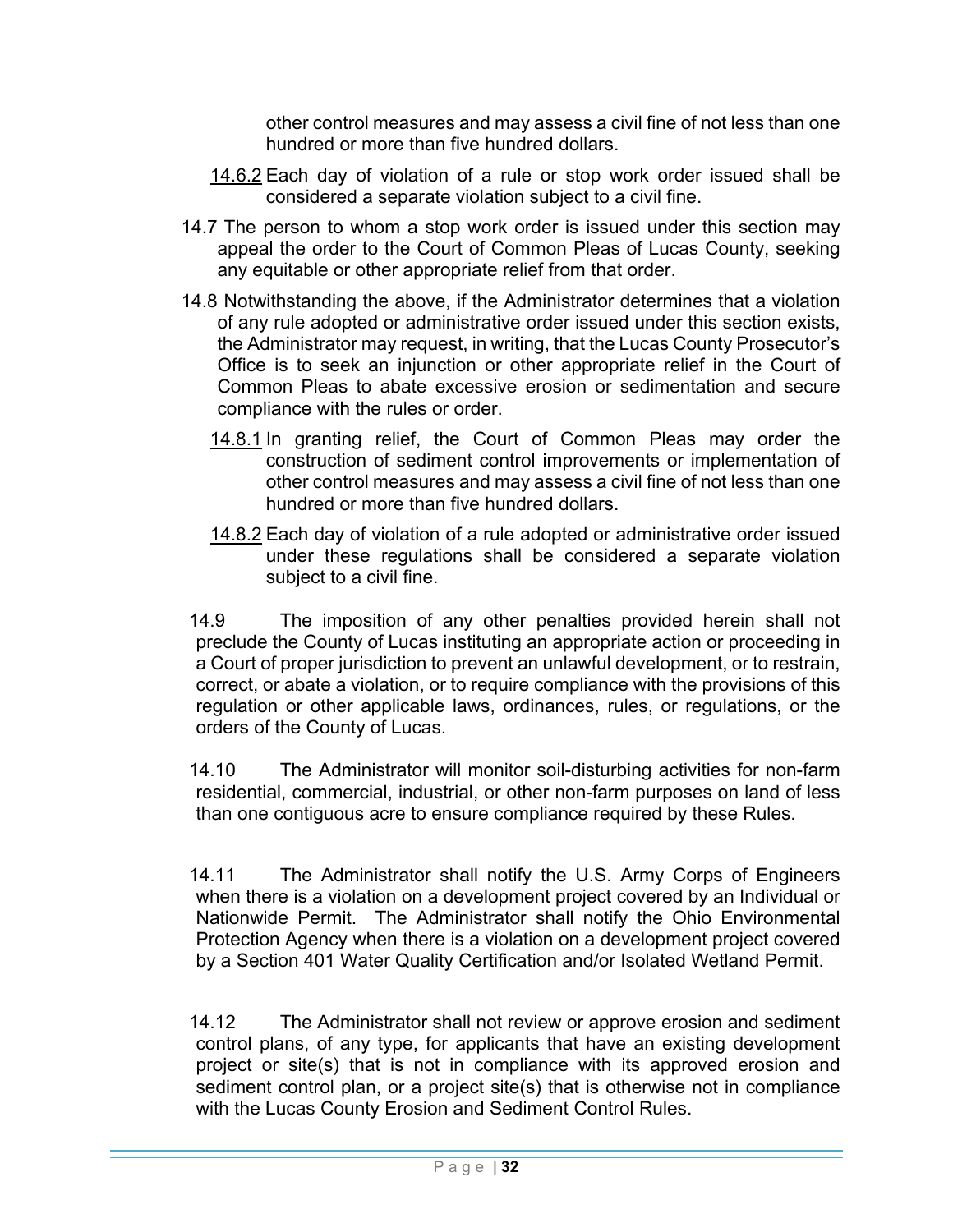14.13 The Administrator shall not review or approve erosion and sediment control plans for sublots or other areas within existing development projects that are not in compliance with its approved erosion and sediment control plan or otherwise not in compliance with the Lucas County Erosion and Sediment Control Rules. Such development projects include but not limited to, subdivisions or other larger common plans of development.

14.14 The County of Lucas reserves the right to withhold relevant inspections and/or other approvals from its departments and/or agencies, to the extent permitted by law, for development projects or activities in support of development projects that are not in compliance with these Rules. This section also applies if administrative fees assessed under Section 4.5 of these Rules are outstanding to the County of Lucas and/or the Administrator.

14.15 The County of Lucas may not issue building permits for projects regulated under the Lucas County Erosion and Sediment Control Rules that have not received approval for an Erosion and Sediment Control Plan for said project(s). The issuance of required approvals for work regulated by the Ohio Building Code and the Residential Code of Ohio is controlled by Ohio Administrative Code Chapters 4101:1-01 and 4101:8-1-01, respectively.

### **15. Appeals**

- 15.1 An Applicant receiving a denial of approval of the SWP3 may appeal the determination of the Administrator to the Board of Lucas County Commissioners, or their designee. A Notice of Appeal must be filed to the Administrator within 14 days of the Notice of Denial. A hearing shall take place within 30 days of filing of the appeal. Written notice of the hearing will be provided to the Applicant.
- 15.2 A variance from these Rules can only be granted when the application demonstrates the following:

(1) The variance request is consistent with the general purpose and intent of these Rules and will not cause damage to other properties or the surrounding environment or endanger the public health, safety or welfare.

(2) The variance request indicates special or unusual conditions that exist on the development site or project area.

(3) Strict application of these Rules would cause undo hardship for the applicant or deprive the applicant of reasonable use of the development site. Increased cost or inconvenience of meeting the